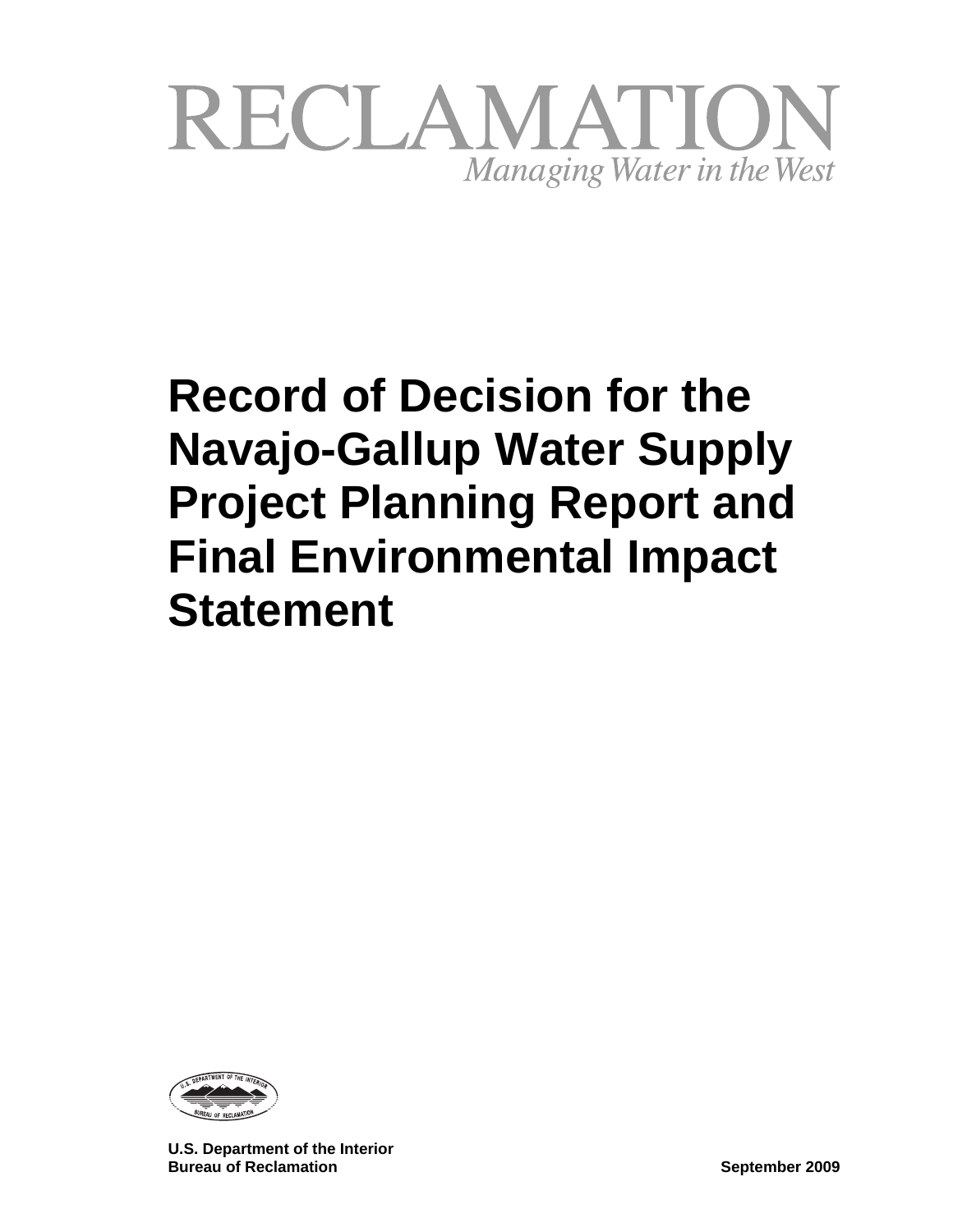# **SUMMARY OF ACTION**

The U.S. Bureau of Reclamation, Upper Colorado Region (Reclamation) has published a planning report/final environmental impact statement (PR/FEIS) for the Navajo-Gallup Water Supply Project (Project). Reclamation is lead agency for purposes of compliance with the National Environmental Policy Act of 1969 (NEPA), as amended for the development and implementation of the Project. Cooperating agencies for this EIS are the Navajo Nation, Jicarilla Apache Nation, Bureau of Indian Affairs, Indian Health Service, Navajo Tribal Utility Authority (NTUA), Northwest New Mexico Council of Governments, City of Gallup, and State of New Mexico.

Congress authorized Reclamation to complete feasibility studies for the Project to transport San Juan River water to the City of Gallup, New Mexico (P.L. 92-199, December 15, 1971). In 1975, NTUA requested that the investigations be expanded to include municipal/industrial (M&I) water supplies for various Navajo communities in the eastern part of the Navajo Reservation. A memorandum of understanding between Reclamation and NTUA to include Navajo Nation communities was executed on August 12, 1975.

The proposed action is to convey an M&I water supply to the eastern section of the Navajo Nation, the southwestern part of the Jicarilla Apache Nation, and the City of Gallup, New Mexico, via diversions from the San Juan River in northern New Mexico.

The PR/FEIS was prepared by Reclamation to address the need for a sustainable water supply to serve a future population of approximately 250,000 people by the year 2040. Existing groundwater supplies are dwindling, have limited capacity, and are of poor quality. More than 40 percent of Navajo households rely on water hauling to meet daily water needs. The City of Gallup's groundwater levels have dropped approximately 200 feet over the past 10 years, and the supply is not expected to meet current water demands within the decade. The Jicarilla Apache people are currently not able to live and work in areas of the Jicarilla Apache Reservation other than Dulce, New Mexico because of a lack of water supply. The final EIS was prepared by Reclamation to address these needs.

Before Reclamation finalized the PR/FEIS, Congress passed the Omnibus Public Land Management Act of 2009, Title X, Part III, (P.L. 111-11) which authorizes Reclamation, with delegated authority from the Secretary of the Interior, to: 1) construct, operate, and maintain the Project; 2) allocate the capacity of the Project among the Navajo Nation, Jicarilla Apache Nation, and the City of Gallup; and 3) enter into repayment contracts with the City of Gallup and the Jicarilla Apache Nation, subject to compliance with NEPA and other relevant laws.

The PR/FEIS and this record of decision (ROD) have been prepared in accordance with NEPA, the Council on Environmental Quality's NEPA regulations (40 CFR 1500-1508), and the Department of the Interior regulations for implementing NEPA (43 CFR 46). The decision made here is based on the PR/FEIS filed with the Environmental Protection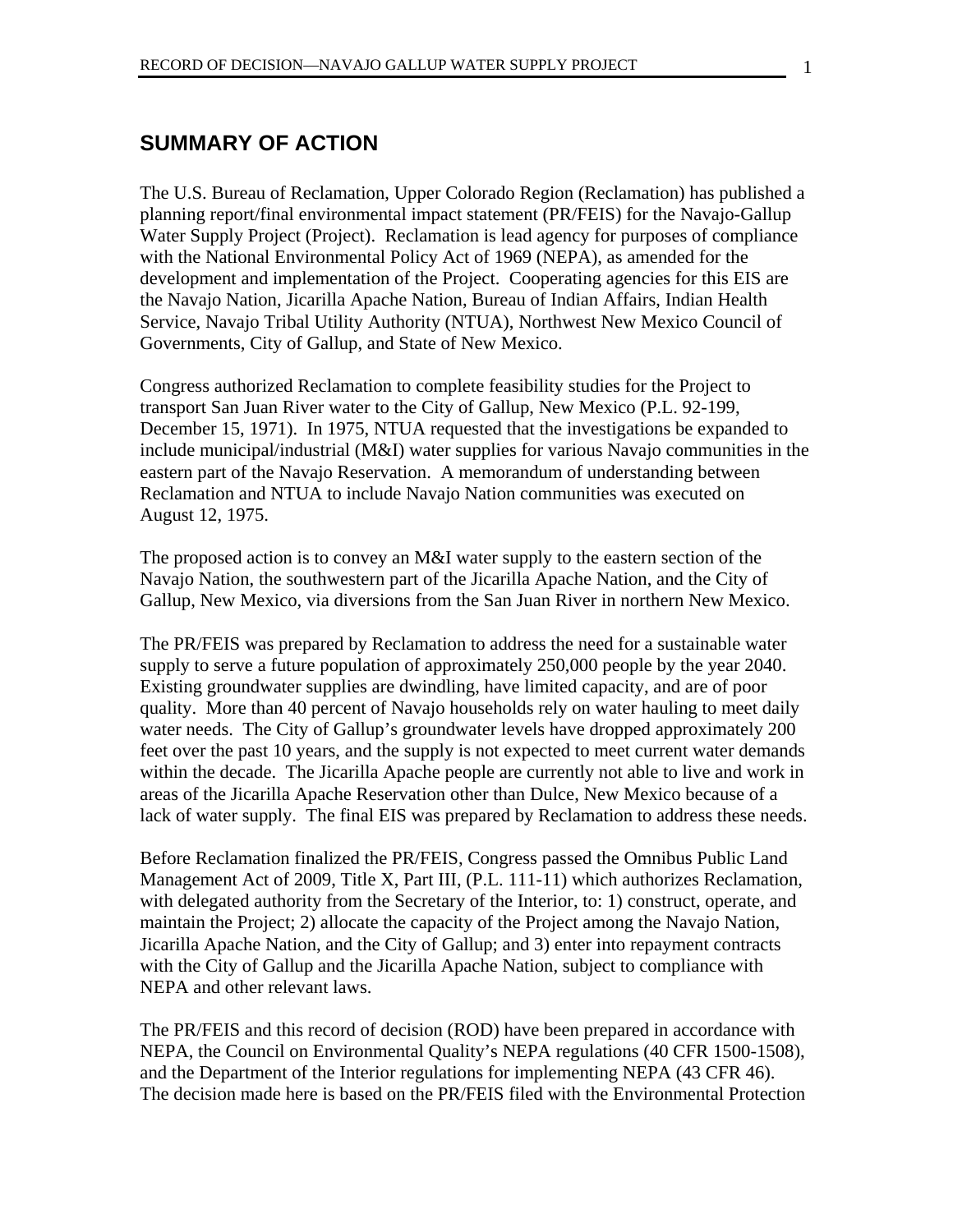Agency (EPA) as FES 09-10 on July 6, 2009. A Notice of Availability was also published in the *Federal Register* on July 6, 2009 by Reclamation, and the EPA on July 17, 2009.

# **ALTERNATIVES CONSIDERED**

The PR/FEIS includes the planning process that led to the selection of three alternatives evaluated in detail: No Action, the San Juan River-Public Service Company of New Mexico (SJRPNM) Alternative, and the Navajo Indian Irrigation Project-Amarillo (NIIP-Amarillo) Alternative. The SJRPNM is the preferred alternative and the environmentally preferable alternative, for reasons discussed in this document.

# **No Action Alternative**

Under the No Action Alternative, M&I supplies and delivery systems would not be constructed on the eastern side of the Navajo Nation, for the City of Gallup, or for the southwestern area of the Jicarilla Apache Nation.

The No Action Alternative assumes that water development in the San Juan River Basin (Basin) will continue for projects with completed Endangered Species Act (ESA) Section 7 compliance. It also assumes that Reclamation will continue to operate Navajo Dam to attempt to meet ESA-related Flow Recommendations<sup>[1](#page-2-0)</sup> to assist in conserving endangered fish in the San Juan River and to continue Basin water development. The No Action Alternative would not meet the conditions for settlement of the Navajo Nation water rights within the San Juan River Basin in New Mexico. Uncertainty regarding water rights and uses in the Basin would continue and potential adverse impacts to other water users could occur with litigation of the Navajo Nation's water rights.

# **SJRPNM Alternative**

The SJRPNM Alternative is the preferred alternative in the PR/FEIS and consists of two separate lateral systems—the San Juan and Cutter laterals. The San Juan Lateral will divert water from the San Juan River downstream of Fruitland, New Mexico, and treat and deliver the water west along Navajo Nation Highway N36 and south along US Highway 491 to communities in the western portion of the Navajo Nation in New Mexico and the City of Gallup. This lateral also uses sub-laterals to service Window Rock, Arizona and Crownpoint, New Mexico areas.

The Cutter Lateral will obtain water from the Navajo Indian Irrigation Project (NIIP) system at the existing Cutter Reservoir and treat and deliver water south to

<span id="page-2-0"></span> $\overline{a}$ <sup>1</sup> Flow Recommendations for the San Juan River, 1999. The San Juan River Basin Recovery Implementation Program flow recommendations for the native fish community, including endangered Colorado pikeminnow and razorback sucker, in the San Juan River of New Mexico, Colorado and Utah.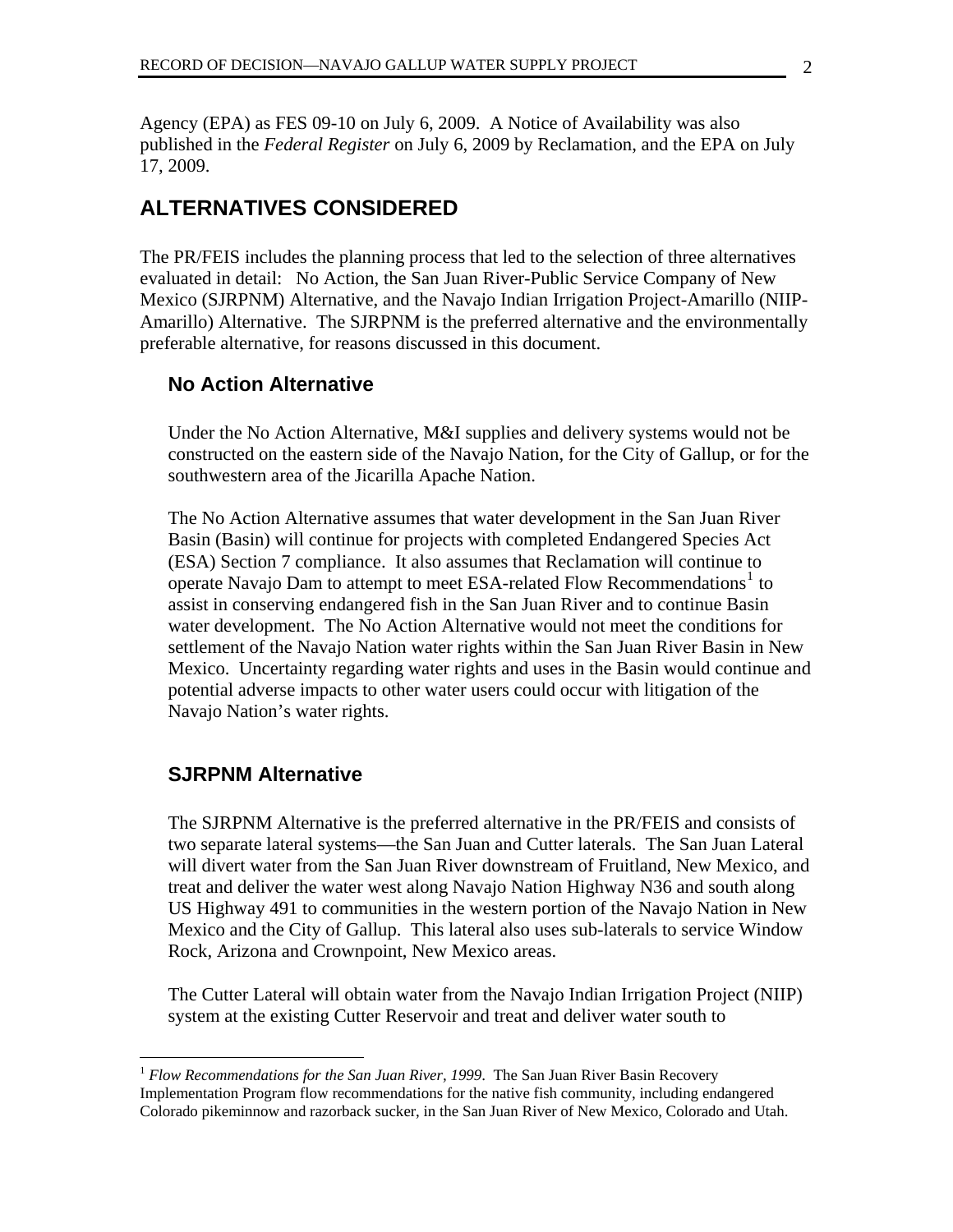communities in the eastern portion of the Navajo Nation in New Mexico and the Jicarilla Apache Nation.

This is the environmentally preferable alternative because it avoids significant adverse impacts except for cultural resources. The cultural resource impacts will be avoided where possible, and mitigated through archaeological data recovery under a Programmatic Agreement described in Appendix 3.

# **NIIP-Amarillo Alternative**

The NIIP Amarillo Alternative would use the Cutter Lateral to provide water as described in the SJRPNM Alternative, but would use the NIIP Amarillo Canal to convey treated Project water to western portion of the Navajo Nation in New Mexico, the City of Gallup, New Mexico and Window Rock, Arizona. The Amarillo Canal would be winterized for year-round use and a 4,500 acre-foot lined storage pond would be constructed near the canal. The Amarillo Lateral runs west to Highway 491 and then shares a common alignment with the SJRPNM Alternative.

# **RECLAMATION'S DECISION AND RATIONALE**

Reclamation's decision is to proceed with the SJRPNM Alternative, as identified in the PR/FEIS, subject to the Secretary of the Interior's execution of the Navajo Nation settlement agreement, repayment contracts, and the New Mexico cost-share agreement required by P.L. 111-11.

In selecting the SJRPNM and complying with P.L. 111-11, Reclamation will construct, operate, and maintain two lateral delivery systems. Project facilities include: 1 river intake and pumping plant, 2 water treatment plants, an estimated 19 forebay tanks, 24 pumping plants, 5 regulating tanks, 25 community storage tanks, and 266.4 miles of pipeline.

The San Juan Lateral will divert 33,118 acre-feet per year (afy) of water from the San Juan River above the existing Public Service Company of New Mexico (PNM) diversion dam and transport M&I water to the western New Mexico portion of the Navajo Nation, the City of Gallup, New Mexico, and the Window Rock community and surrounding Navajo chapters in Arizona.

The Cutter Lateral will be constructed below Cutter Reservoir and use existing NIIP facilities in Navajo Reservoir to deliver 4,645 afy of M&I water to the eastern Navajo Reservation, including 1,200 afy to the Jicarilla Apache Nation. Full development of the Project will result in a depletion of 35,893 afy from the San Juan River Basin, of which 5,271 afy is a new depletion. The Project incorporates a maximum Navajo Depletion Guarantee of 20,782 afy from reductions in use or changes in the operation of any of the Navajo Nation's existing projects that deplete water from the San Juan River.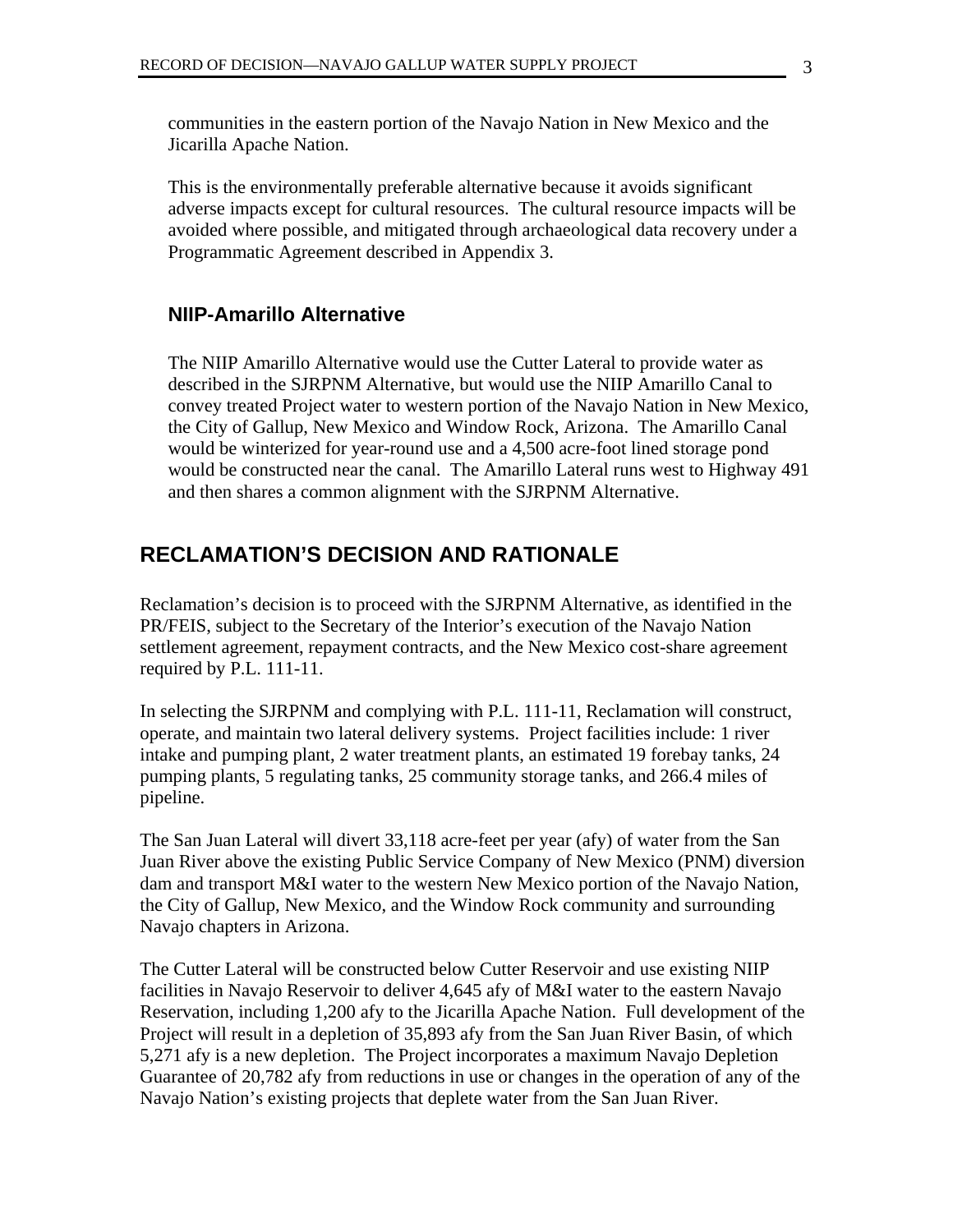# **ALTERNATIVE EVALUATION PROCESS**

The decision to select the SJRPNM Alternative was made after carefully weighing economic, social, and technical considerations, as well as the potentially significant environmental effects and after reviewing comments and concerns of agencies, tribes, states, public and private organizations, and individuals. Particular issues of concern were wetlands, endangered species, cultural resources, the Navajo Depletion Guarantee, the Department of the Interior's trust responsibility, and the Navajo Nation's water rights settlement as described in Public Law 111-11. The decision provides the best means to minimize or avoid environmental harm while meeting the Department of the Interior's trust responsibilities. Nonetheless, certain adverse environmental effects of the Project cannot be avoided. Areas of concern are discussed below.

# **Clean Water Act Compliance**

Implementation of the Project is estimated to result in the permanent loss of up to 1.1 acres and temporarily impacts up to 3.6 acres of jurisdictional wetlands. Final designs will attempt to minimize these impacts as practical. Construction will create temporary turbidity and other water quality concerns, and Reclamation will obtain required permits under Section 404 of the Clean Water Act (CWA) for impacts associated with jurisdictional waters of the United States. Nationwide permits authorization under Nationwide Permits No. 12 (Utility Line Activities), No. 33. (Temporary Construction, Access and Dewatering), and No. 39 (Commercial and Institutional Developments) will be requested for temporary construction disturbances to perennial and intermittent stream pipeline crossings including the San Juan River as appropriate.

Permit conditions, including compensatory wetland mitigation requirements will be incorporated as environmental commitments. Permit requirements would include Best Management Practices to minimize and avoid impacts to water quality, wetlands and special aquatic sites.

# **Endangered Species**

A primary goal of the San Juan River Basin Recovery Implementation Program (Recovery Program) is to protect and recover endangered fishes in the San Juan River basin, while water development proceeds in the Basin in compliance with Federal and State laws, interstate compacts, Supreme Court decrees, and Federal trust responsibilities to the Southern Ute Indian Tribe, Ute Mountain Ute Tribe, Jicarilla Apache Nation, and Navajo Nation. In 2001, the Recovery Program adopted principles for ESA section 7 consultations in the San Juan River Basin. These principles are used as a guide to define how the Recovery Program can be used to provide ESA compliance for impacts to listed fish species in the Basin from water development and water management activities.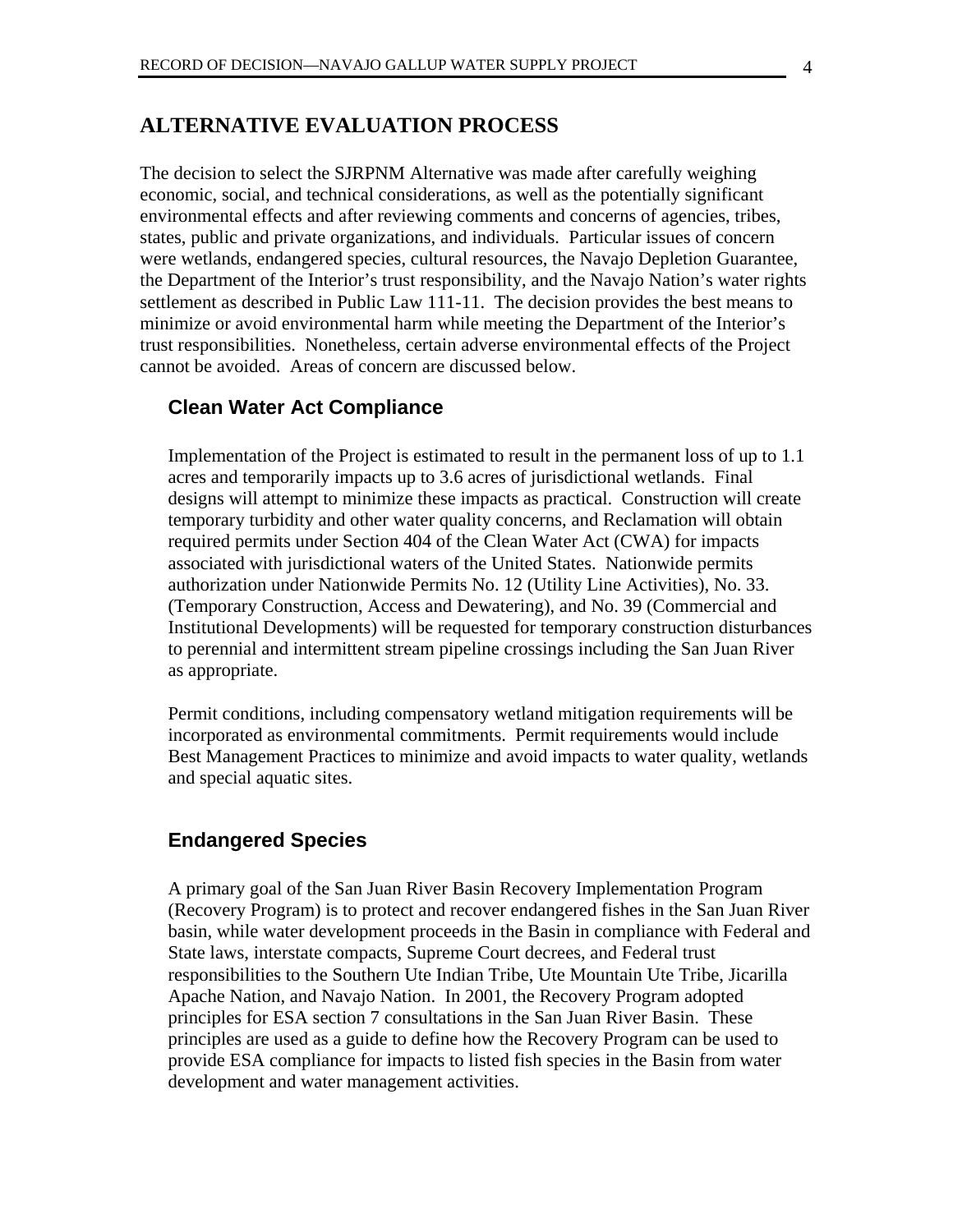Reclamation consulted with the Fish and Wildlife Service (Service) on the preferred alternative. In its Biological Opinion (BO), dated February 26, 2009 (Cons. # 2-22- 01-F-532), the Service concurred with the findings contained in Reclamation's Biological Assessment and included conservation measures which Reclamation has adopted.

The BO concluded that the Project, as described in the Biological Assessment and in the PR/FEIS, is not likely to jeopardize the continued existence of the Colorado pikeminnow or razorback sucker and is not likely to adversely modify their designated critical habitat. The BO contains an incidental take statement for Colorado pikeminnow and razorback sucker that may become entrained as a result of diversions from the San Juan River. Reasonable and prudent measures and nondiscretionary terms and conditions were included in the incidental take statement. Mesa Verde cactus also may be directly taken during the construction of Project features. The BO incorporates conservation measures to minimize impacts to the Colorado pikeminnow, razorback sucker, and Mesa Verde cactus. Conservation measures and reasonable and prudent measures are included as Appendix 1 to this ROD.

# **Navajo Depletion Guarantee**

 $\overline{a}$ 

The BO incorporates a Navajo Depletion Guarantee, which limits new depletions associated with the Project to 5,271 afy at full development. The Navajo Depletion Guarantee is a commitment by the Navajo Nation that depletions for Navajo Nation uses under the Project will be offset by unused Navajo Nation depletions that are included in the San Juan River Basin. This includes forbearance of Navajo Nation uses on NIIP and/or Hogback and Fruitland Irrigation projects as necessary, if and when there is a need to keep the total depletions in the Basin from exceeding the depletion threshold of  $752,127$  $752,127$  $752,127$  afy<sup>2</sup>.

The sum of the actual annual depletions of 35,893 afy will be made without requiring any forbearance of uses in excess of the 6,740 acre-feet in change of use baseline depletions shown in tables V-5 and VI-1 of the PR/FEIS (Appendix 2). The City of Gallup may subcontract with the Jicarilla Apache Nation, the Navajo Nation, or both in combination, for the diversion of up to 7,500 afy from the Navajo Reservoir supply for its Project uses.

When comparing actual depletions against the depletion threshold, depletions for San Juan-Chama Project and any other project added to the Basin's hydrologic baseline after February 26, 2009 (the date of the Project BO) are subtracted from the actual depletions at that point in time. Baseline depletions are shown in Table V-3 of the PR/FEIS (Appendix 2).

<span id="page-5-0"></span><sup>&</sup>lt;sup>2</sup> The total includes 854,370 for all depletions in the hydrologic baseline, less 107,514 AFY average depletion by the San Juan –Chama Project, plus 5,271 AFY of new depletions included in the proposed project.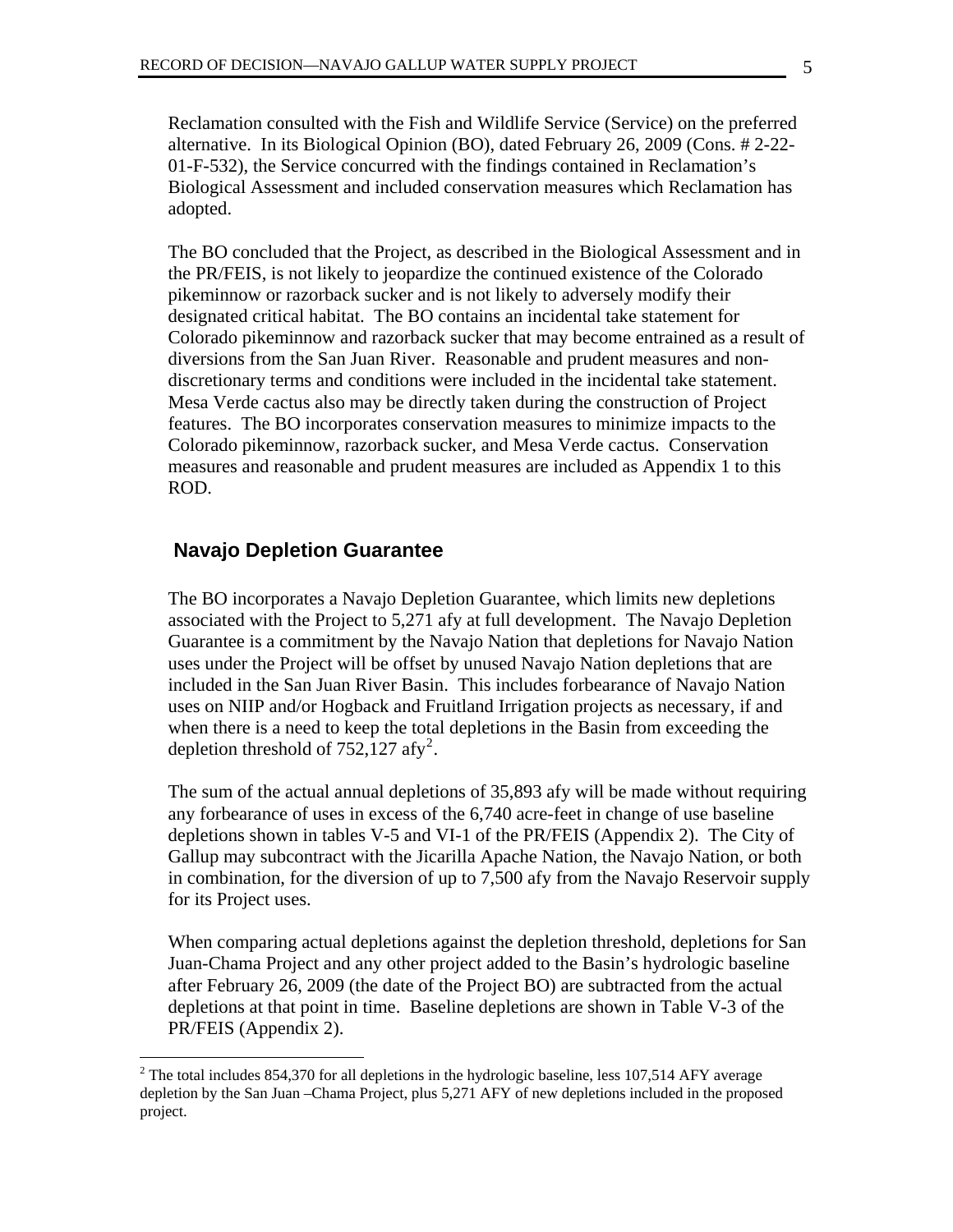If the depletion threshold is reached in the future, the Navajo Nation will reduce its total depletion in the Basin so that its consumptive uses under the Project do not cause the total actual depletions in the Basin to exceed the depletion threshold. The Navajo Nation could accomplish the required reductions in use by changes in the operation of any of the Navajo Nation's projects that deplete water from the San Juan River. The maximum Navajo Depletion Guarantee requirement in any year is a reduction in Navajo Nation depletions of 20,782 afy.

When the depletion threshold condition is reached and the Navajo Depletion Guarantee must be implemented, the quantification of the threshold depletion amount will be recalculated using the baseline uses identified in the most recent San Juan Hydrology Model. Changes in either the Flow Recommendation for the San Juan River or the status of listed species may result in reduction or removal of the Navajo Depletion Guarantee based upon reconsultation.

No specific, detailed accounting of depletions will be required unless the sum of NIIP and Animas-LaPlata Project (ALP) depletions reaches 290,000 afy. This is because it is easier to track the depletions from these two projects than those of the entire Basin. Doing so will also limit monitoring requests in the Basin. If depletions reach 290,000 afy, then all the depletions listed in the baseline for the Project will be monitored and reported on a 5-year cycle to coincide with Reclamation's Consumptive Use and Loss report.

The BO, including the description of water supply scenarios in the San Juan River Basin and the Navajo Nation's depletion guarantee commitment, is not binding on the use of water by any person or entity other than the Navajo Nation and shall not affect the ability of any person or entity to fully develop and utilize their water rights. The fact that the total amount of baseline depletions in the Basin may not be used for some period of time in the future shall not be construed to diminish in any way the rights of persons or entities other than the Navajo Nation to develop their water uses in accordance with interstate compact apportionments, Federal law and state water rights.

# **Cultural Resources**

The PR/FEIS identifies approximately 104 cultural resource sites within the area of potential effect of the Project and estimates that between 80 and 90 of these resources will require data recovery as a mitigating measure. Reclamation will implement a program to avoid or mitigate for losses of resources that are adversely affected by construction and operation, maintenance, and replacement of the Project.

It is likely that Native American human remains, funerary objects, or objects of cultural patrimony may be encountered during Project construction. Therefore, prior to issuing any approvals or permits for activities related to the Project, Reclamation will ensure full compliance with the relevant sections of NAGPRA and 43 CFR 10.3.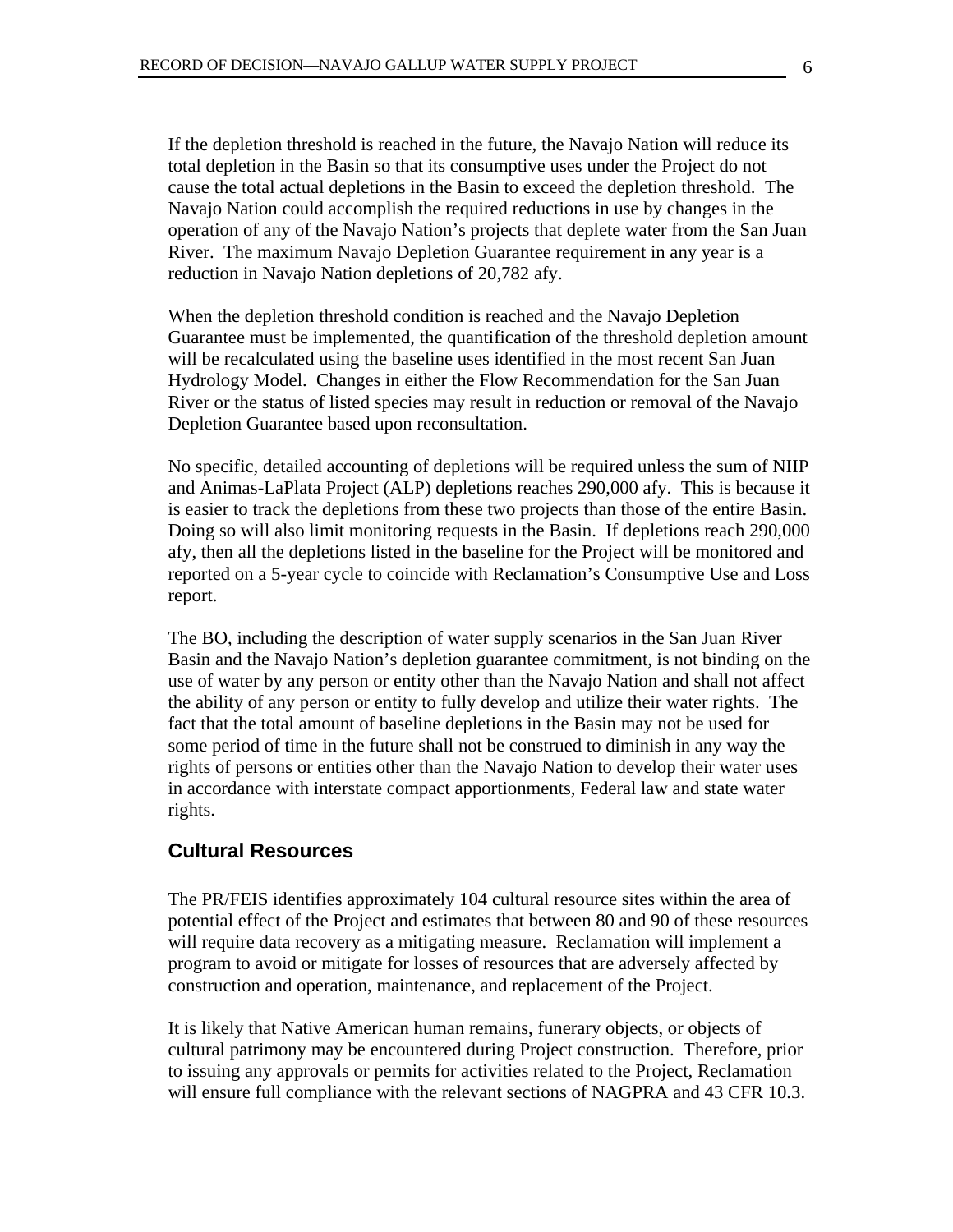# **Department Trust Responsibility**

The Project is a component necessary to implement the Navajo Settlement Agreement authorized by Congress in P.L. 111-11. The Project will also assist the Jicarilla Apache Nation in implementation of the Jicarilla Settlement Act (P.L. 102-114, 106 Stat. 2237).

There is a potential negative effect on other Indian trust assets in the San Juan Basin. Due to endangered species concerns and other complexities associated with the "Law of the Colorado River," the Project may limit the amount of water available for use by other tribes.

Section 10602 of P.L. 111-11 states that the Indian Self-Determination and Education Assistance Act (25 U.S.C. 450 et seq.) shall not apply to the design, construction, operation, maintenance, or replacement of the Project.

# **Navajo Settlement**

The Project will allow the United States to resolve the Navajo Nation's water rights claims within the San Juan River Basin in New Mexico consistent with P.L. 111-11. P.L. 111-11 authorizes the Secretary, acting through the Commissioner of Reclamation, to design, construct, operate, and maintain the Project in substantial accordance with the preferred alternative in the draft EIS.

Sec. 10602 (d) of P.L. 111-11 conditions Project construction and states that the Secretary shall not commence construction of the facilities authorized until such time as:

- a) the Secretary executes the Navajo Settlement Agreement and the Settlement Contract with the Navajo Nation (no later than December 31, 2010);
- b) repayment contracts are executed with the City of Gallup, and Jicarilla Apache Nation; and
- c) the Secretary has entered into an agreement with the State of New Mexico under which the State of New Mexico will provide a share of the construction costs of the Project of not less than \$50,000,000, except that the State of New Mexico shall receive credit for funds the State has contributed to construct water conveyance facilities to the Project Participants to the extent that the facilities reduce the cost of the Project as estimated in the "Draft Impact Statement".

P.L. 111-11 also provides an exception if the Jicarilla Apache Nation elects not to enter into a Project contract. The Secretary, after consulting with the Navajo Nation, the City of Gallup, and the State of New Mexico acting through the Interstate Stream Commission, may make appropriate modifications to the scope of the Project and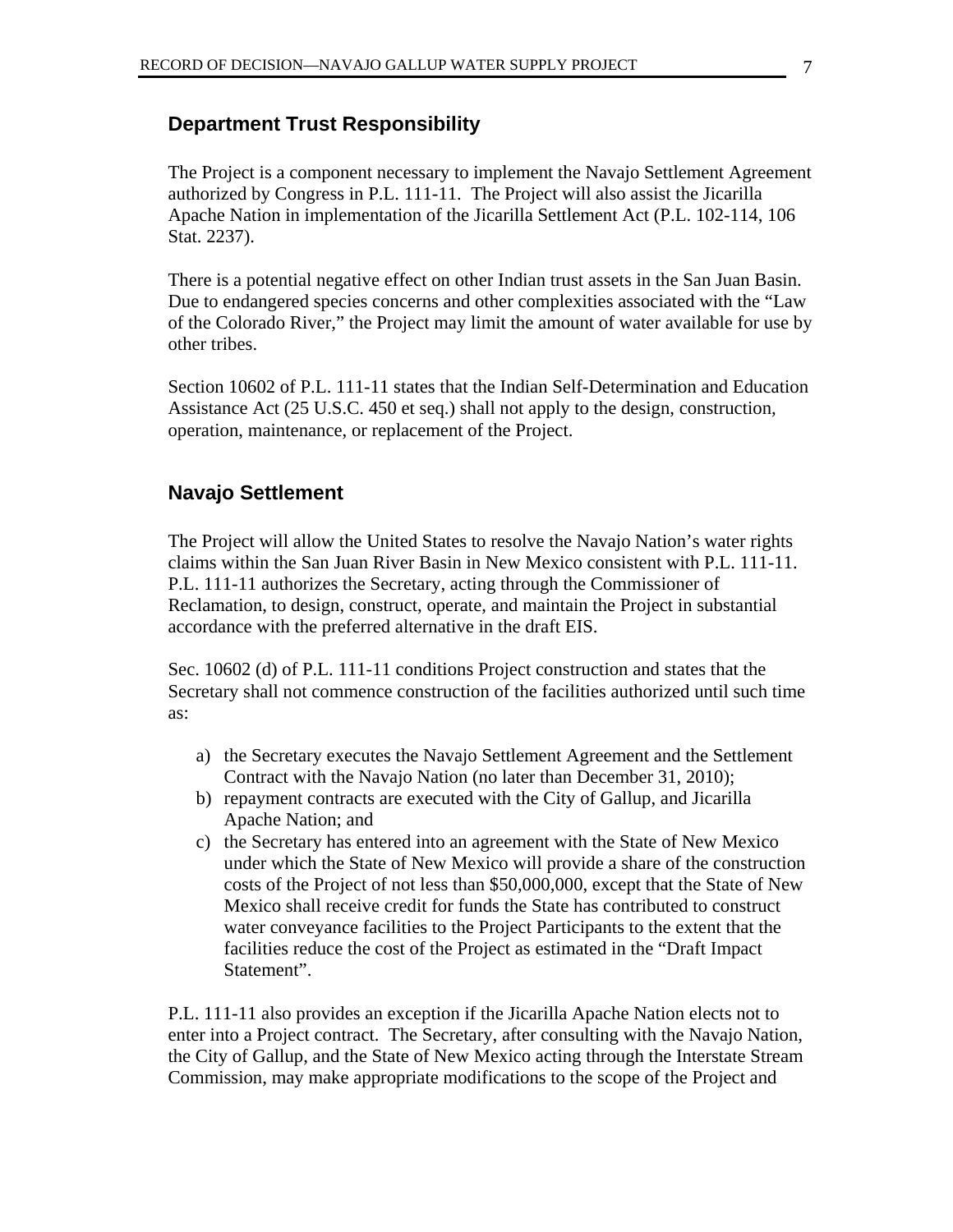proceed with Project construction if all other conditions for construction have been satisfied.

Sec. 10701 (d) provides nullification of the Navajo Settlement Agreement if the construction of all Project features is completed after December 31, 2024. This section also provides for an extension if the Navajo Nation, the Secretary, and the New Mexico Interstate Stream Commission agree that an extension is reasonably necessary.

Sec. 10603 (c) requires that Project water shall not be delivered for use by any community of the Navajo Nation located in the State of Arizona until:

- a) The Nation and the State of Arizona have entered into a water rights settlement agreement approved by an Act of Congress that settles and waives the Nation's claims to water in the Lower Basin and the Little Colorado River Basin in the State of Arizona, including those of the United States on the Navajo Nation's behalf; and
- b) The Secretary and the Navajo Nation have entered into a Navajo Reservoir water supply delivery contract for the physical delivery and diversion of water via the Project from the San Juan River system to supply uses in the State of Arizona.

# **SUMMARY OF COMMENTS ON PR/DEIS**

Reclamation received 26 comment letters on the Planning Report/Draft Environmental Impact Statement (PR/DEIS) and held five public hearings during the public comment period. Reclamation identified 280 specific comments from the letters and public hearings, including 98 comments from tribes and tribal nations (73 of those were Navajo Nation), 90 comments from State and locals governments, 36 comments from power and water interests, 10 comments from other organizations, and 45 comments from individuals. Comments on the PR/DEIS and Reclamation's responses are included as Volume III of the PR/FEIS.

# **IMPLEMENTING THE DECISION AND ENVIRONMENTAL COMMITMENTS**

The decision shall be implemented no sooner than 30 days after publication of the notice of availability in the *Federal Register*. The following mitigation, monitoring, enforcement commitments, and legal requirements will be implemented as integral parts of the decision as a means of avoiding or minimizing adverse effects.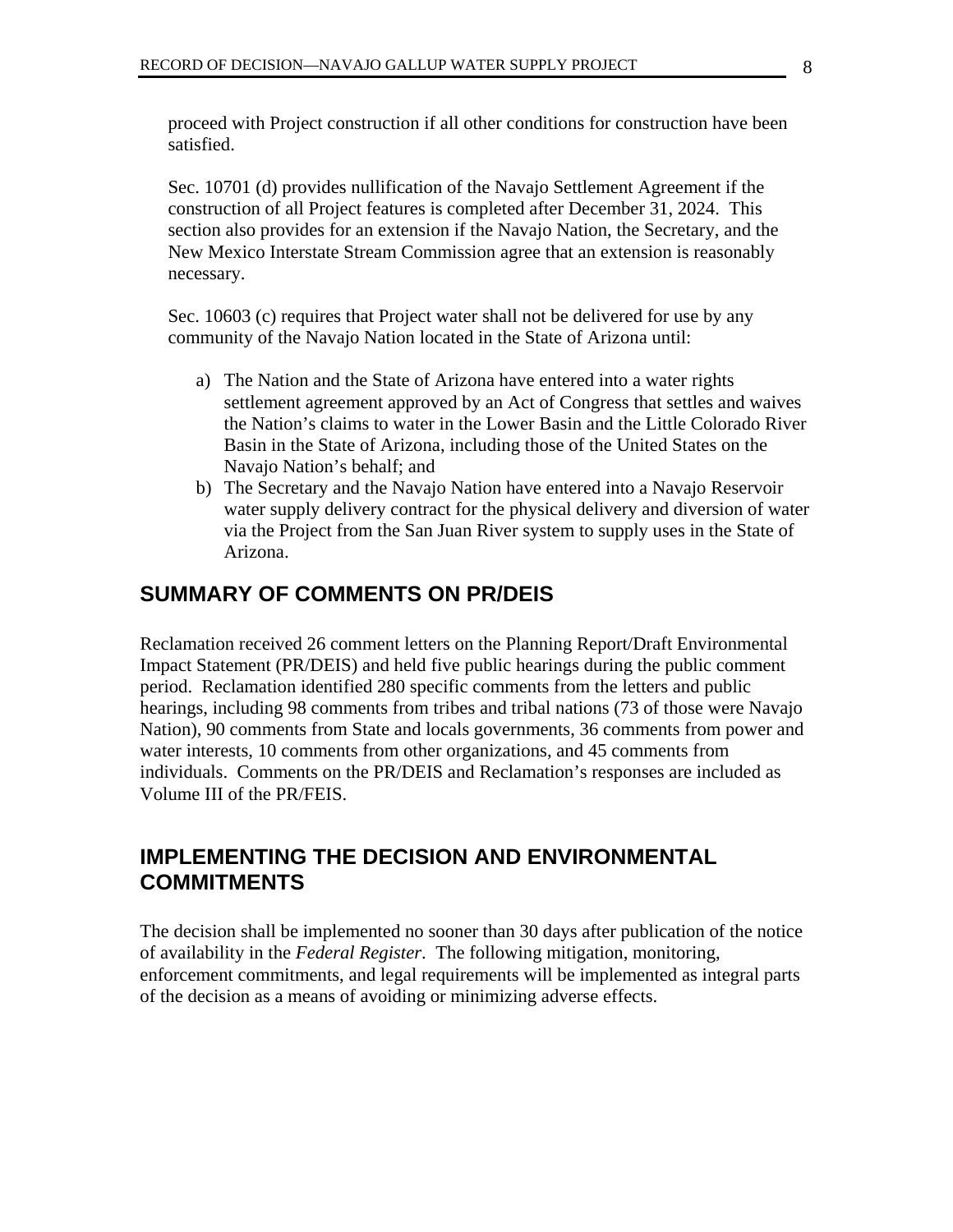# Navajo Settlement Agreement (P.L. 111-11)

Subject to Public Law 111-11 as previously described, Reclamation will not commence construction of Project facilities authorized until such time as:

- a) The Secretary executes the Navajo Settlement Agreement and the Settlement Contract with the Navajo Nation;
- b) Repayment contracts are executed with the City of Gallup and Jicarilla Apache Nation; and
- c) The Secretary has entered into an agreement with the State of New Mexico under which the State of New Mexico will provide a share of the construction costs of the Project of not less than \$50,000,000, except that the State of New Mexico shall receive credit for funds the State has contributed to construct water conveyance facilities to the Project participants to the extent that the facilities reduce the cost of the Project as estimated in the Draft Impact Statement.

#### **Project Construction Committee**

Sec. 10604 (g) of P.L. 111-11) requires the Secretary to facilitate the formation of a project construction committee with Project participants and the State of New Mexico to:

- a) Review cost factors and budgets for construction and operation and maintenance activities:
- b) Improve construction management through enhanced communication; and
- c) Seek additional ways to reduce overall Project costs.

#### **Environmental Commitments**

Reclamation has used all practical means to avoid impacts or minimize environmental harm that could occur due to implementation of the preferred alternative. The mitigation measures are discussed in Chapter V of the PR/FEIS. In addition to the conservation and reasonable and prudent measures in Appendix 1, environmental commitments are included as Appendix 3.

#### **APPROVED:**

en Salazar

Ken Salazar Secretary of the Interior

 $Oct.1,2009$ 

9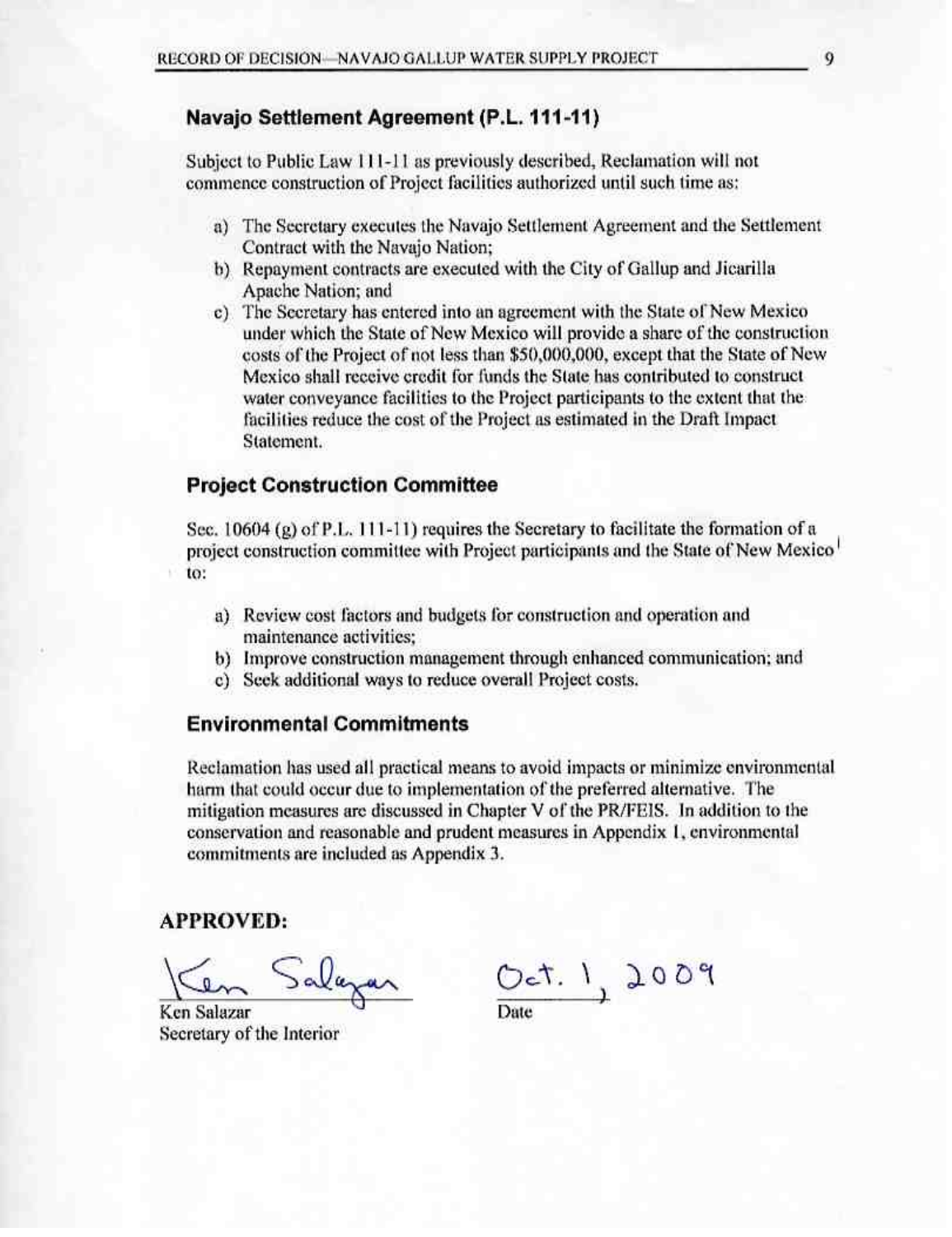# **APPENDIX 1 February 26, 2009 Final Biological Opinion**

#### **Conservation Measures**

Conservation measures are actions that Reclamation agrees to implement to further the recovery of the species under review. The beneficial effects of conservation measures were taken into consideration for determining both jeopardy and incidental take analyses and all hydrology analyses considered in the Biological Opinion assume implementation of these conservation measures, including the implementation of the San Juan River Basin Recovery Implementation Program. Reclamation agrees that failure to implement the conservation measures will be grounds for reinitiation of consultation.

The following are the conservation measures incorporated in the Biological Opinion. More expanded descriptions can be found in the Biological Opinion in Volume 2 of the PR/FEIS.

#### Mesa Verde Cactus

- 1) Prior to completion of final design, Reclamation will complete an inventory of known populations and suitable Mesa Verde cacti habitat within 500 feet of the proposed pipeline alignment, pumping plant, and construction footprint.
- 2) Based on the inventory, Reclamation will develop a Mesa Verde Cactus Construction Plan to avoid and minimize disturbance to cacti and suitable habitat. The Plan will be submitted to the Service and Navajo Nation for review. Specific locations of cacti will be kept confidential.
- 3) Construction areas will be located in coordination with Project engineers and Reclamation resource specialists to avoid individual cactus and habitat identified during inventories. To the extent practicable, impacts to Mesa Verde cacti and/or suitable habitat will be minimized. Existing roads and previously disturbed areas will be utilized where possible, to minimize impacts. If temporary construction roads are needed that are closer than 50 feet from known cacti, these plants will be monitored during road use and the edges of the access road flagged in the field.
- 4) Temporary access roads and staging areas within suitable Mesa Verde habitat will be closed and hand-raked to remove tire tracks. No post-construction reseeding will be implemented in these areas.
- 5) Pre-construction surveys for Mesa Verde cacti will be conducted in the spring of the year preceding the initiation of construction activities to identify new cacti. Locations of any additional cacti identified in the pre-construction surveys will be incorporated into the Construction Plan and appropriate mitigation measures developed in consultation with the Service and Navajo Nation.
- 6) Reclamation will develop an education program for Reclamation field staff and all appropriate contractor employees regarding identification and conservation of the Mesa Verde cactus.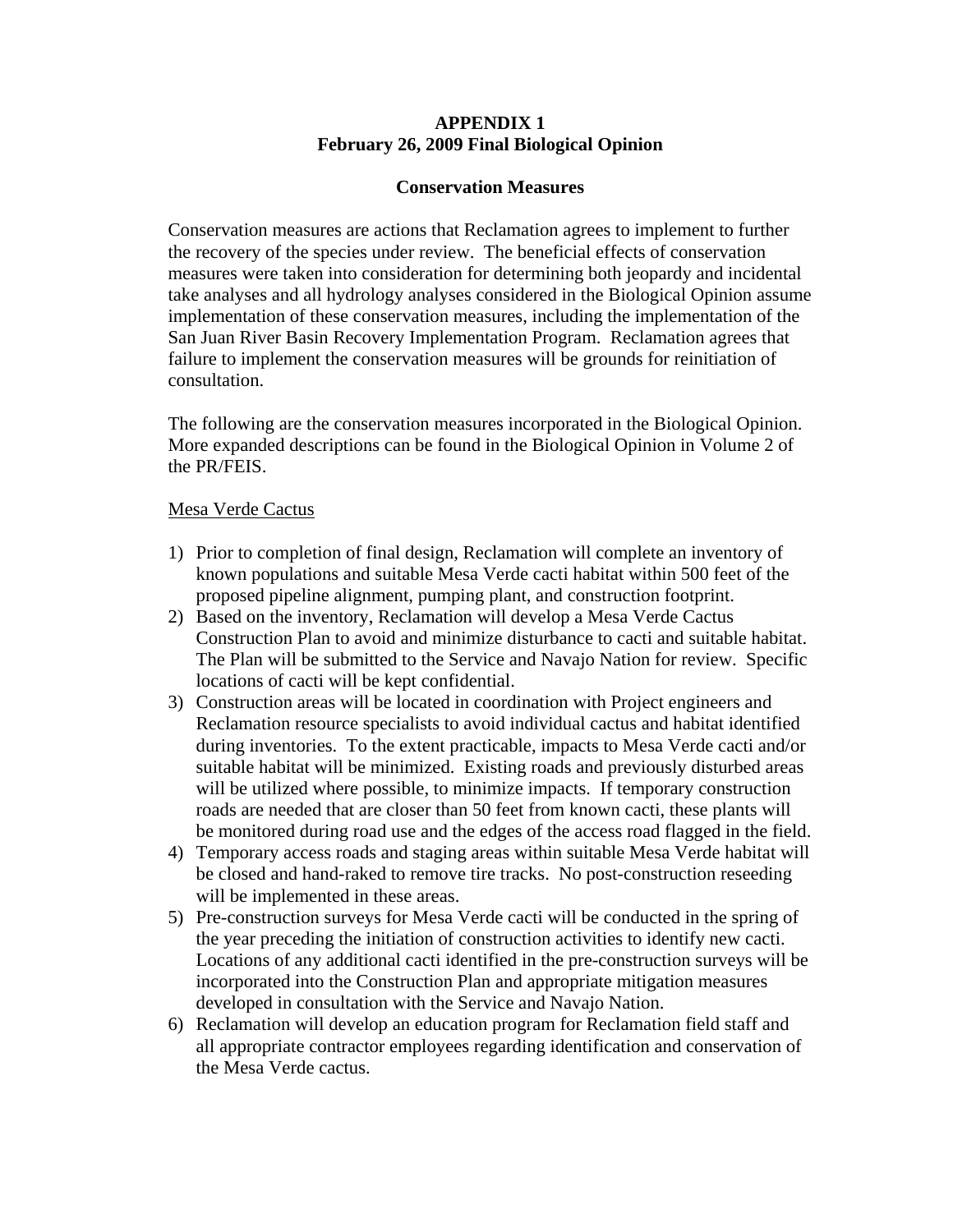- 7) All sites where Mesa Verde cacti are present will be fenced or flagged as detailed in the Construction Plan and monitored daily. Fencing will extend 200 feet in both directions along access roads where cacti are present. Where possible, fencing will include a 50-buffer around any known cacti during construction. Any disturbed cacti will be reported immediately to Reclamation. A written account, including a map, extent of disturbance, the number of cacti, and the circumstances surrounding the disturbance, will be submitted to the Service and Navajo Nation within 48 hours.
- 8) To reduce the likelihood of noxious plants, cleaning of construction equipment will be required before entry into occupied or suitable Mesa Verde cactus habitat.
- 9) Additional surveys for Mesa Verde cacti in suitable habitat will be required prior to any ground-disturbing activity for maintenance. Survey results will be valid for 3 years.
- 10) Where features cannot be re-routed or moved to avoid impacts to an individual Mesa Verde cactus, the cactus will be transplanted in suitable habitat in cooperation with the Service and the Navajo Nation as described in the Construction Plan. Transplanted cacti will be monitored for a minimum of five years. Applicable permits from the Service and Navajo Nation will be obtained prior to transplanting Mesa Verde cactus.
- 11) Noxious weeds will be continually controlled within disturbed areas.

#### San Juan River and Other Water Crossings

- 12) Silt curtains, cofferdams, dikes, straw bales, or other suitable erosion control measures will be used to prevent erosion from entering water bodies during construction.
- 13) Water quality parameters will be monitored before, during and after construction to ensure compliance with Navajo Nation Water Quality Standards. In-water work will stop if Navajo Nation Water Quality Standards are exceeded at or below the worksite due to construction activities.
- 14) Construction of the cofferdam will be scheduled during minimal flows to avoid and minimize direct and indirect effects to fish species. River flows upstream and downstream of construction areas will be maintained and fish passage around dewatered construction areas will be maintained at all times.
- 15) A fish net barrier will be installed upstream and downstream of the construction site during construction to exclude fish from the work area during periods of in-water work.
- 16) Reclamation will coordinate with the Service to have a biologist(s) onsite to rescue any fish species stranded as a result of construction activities.

# **Reasonable and Prudent Measures**

The following Reasonable and Prudent Measures (RPMs) were included in the incidental take statement of the Biological Opinion for the Project dated February 26, 2009 (Cons. # 2-22-01-F-532).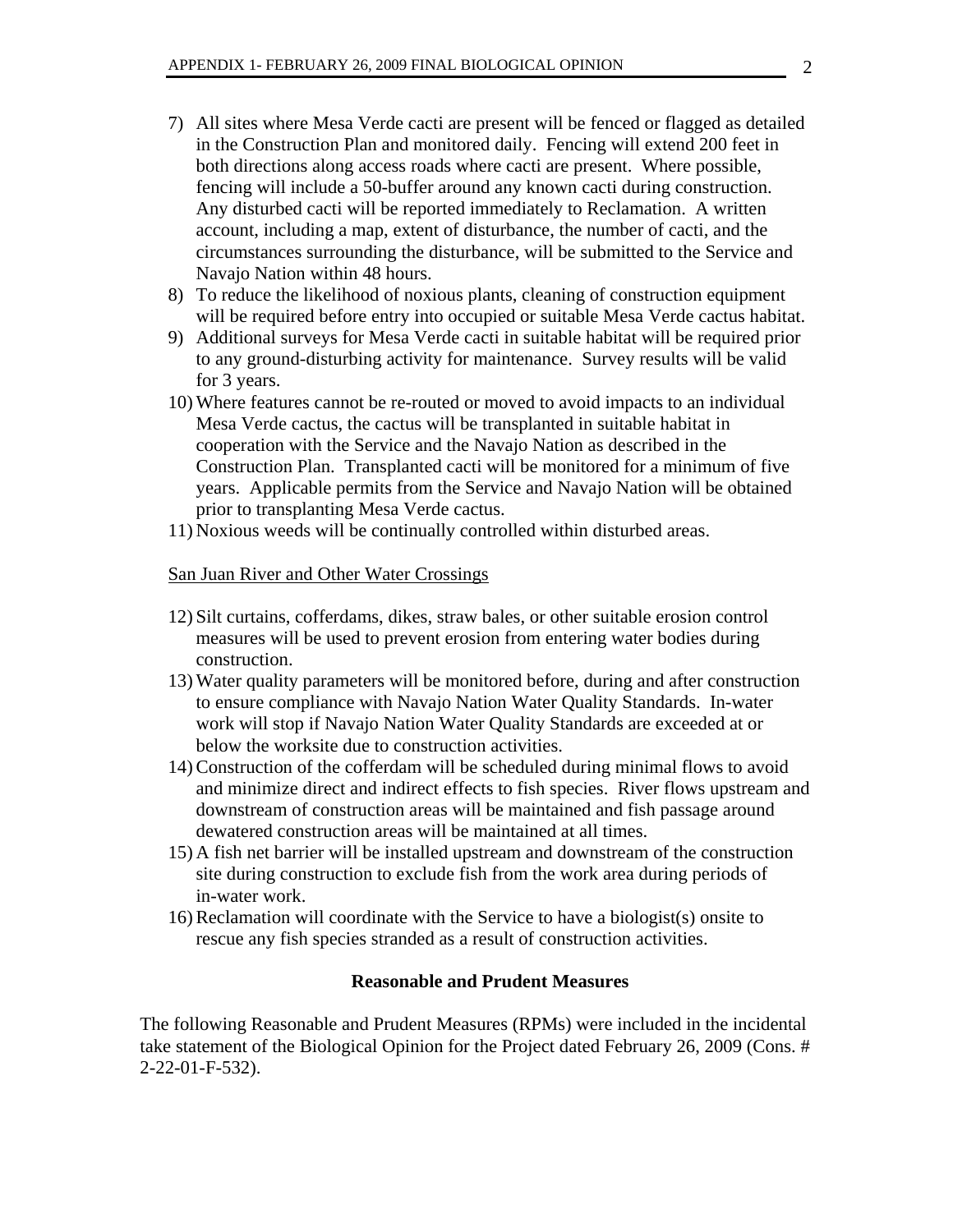- 1) Reclamation will continue to support and participate in the implementation of the San Juan River Basin Recovery Implementation Program (Recovery Program).
- 2) Through the Recovery Program, Reclamation shall implement measures to create and maintain habitat complexity and to minimize loss and long-term degradation of habitat for the endangered fishes within the San Juan River.
- 3) To protect future flow regimes in the San Juan River through the Recovery Program, Reclamation will be responsible for the maintenance and application of the San Juan Hydrology Model to evaluate proposed projects on the San Juan River.

Non-discretionary Terms and Conditions described in Biological Opinion are as follows:

- 1) Reclamation will continue to seek and provide funding, as authorized, for the implementation of the Recovery Program.
- 2) To create and maintain complex habitat, Reclamation, through the Recovery Program, will:
	- a) Investigate the use of habitat manipulation such as non-native vegetation removal, mechanically opening the mouths of secondary channels, or reconnecting the river within the floodplain in appropriate sites to augment the function of high flows. Any resulting appropriate options should be implemented and funded through the Recovery Program.
	- b) Continue to monitor habitat response to the San Juan River Flow Recommendations.
	- c) Monitor the response of actions taken to increase habitat complexity.
- 3) To track potential climate changes and how these changes may affect the Colorado pikeminnow and razorback sucker and their designated critical habitats, Reclamation, in cooperation with the Recovery Program, will begin monitoring to:
	- a) Determine changes in the timing of runoff.
	- b) Determine if average annual runoff is decreasing and a timeframe in which a change may affect the ability of the Flow Recommendations to be met.
	- c) If, from monitoring activities listed above, it is determined that climate change is affecting water availability in the San Juan River, this would be considered new information that may affect listed species or designated critical habitat. Reclamation would reinitiate consultation consistent with Section 7.0 D (2) of the "Principles for Conducting Endangered Species Act Section 7 Consultations on Water Development and Water Management Activities Affecting Endangered Fish Species in the San Juan River Basin". Reclamation, in consultation with the Service, would evaluate the changes in water availability and determine if the changes would have an adverse effect on listed species and if the Recovery Program is sufficient to serve as the Reasonable and Prudent Alternative or RPM.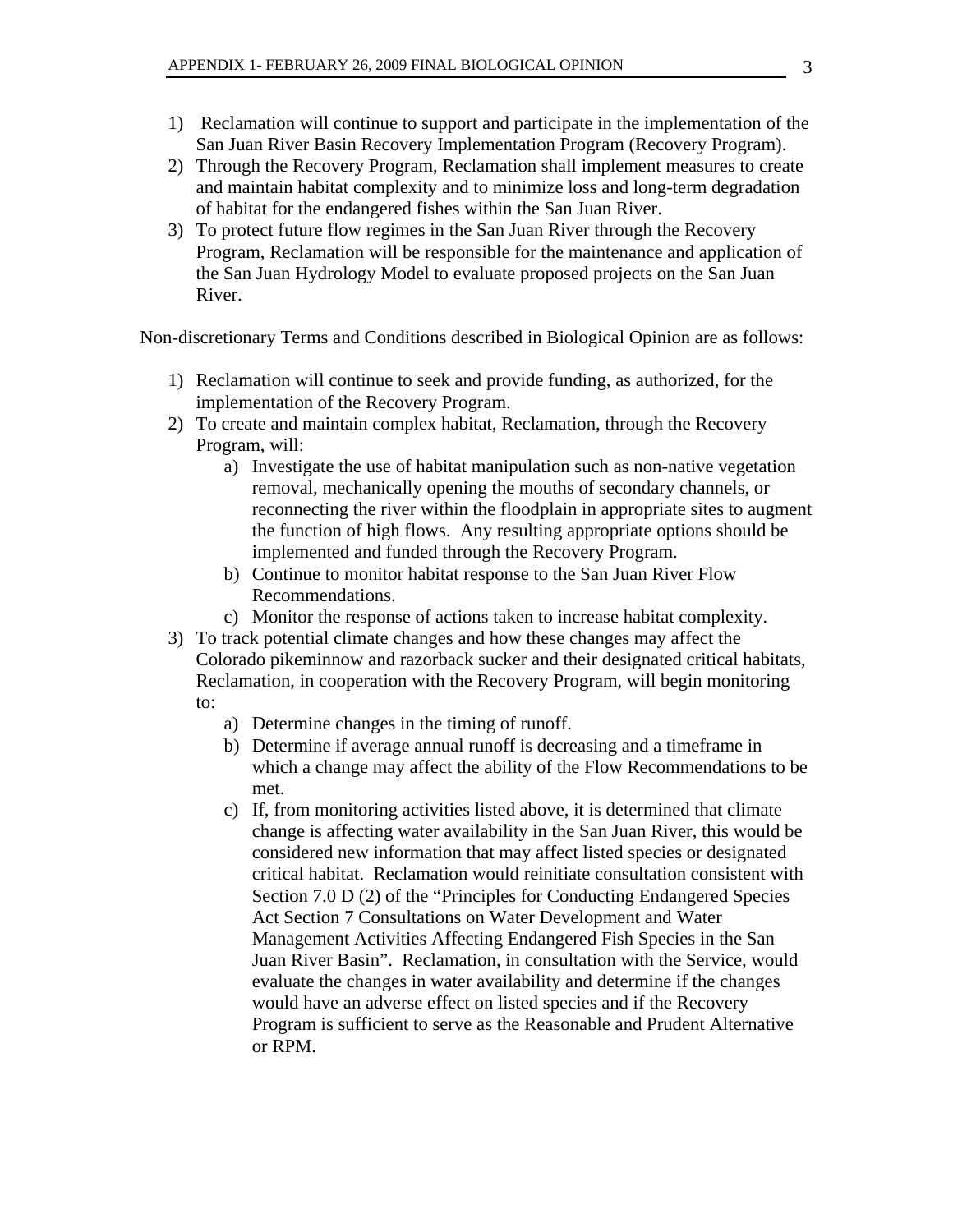# 4. To ensure the integrity, consistency, and scientific rigor in regards to water project depletions, Reclamation, working through the Recovery Program, will:

- a) Continue maintenance and upgrades of the San Juan Hydrology Model using the best available science.
- b) Conduct project analysis for water depletion projects on the San Juan River as needed.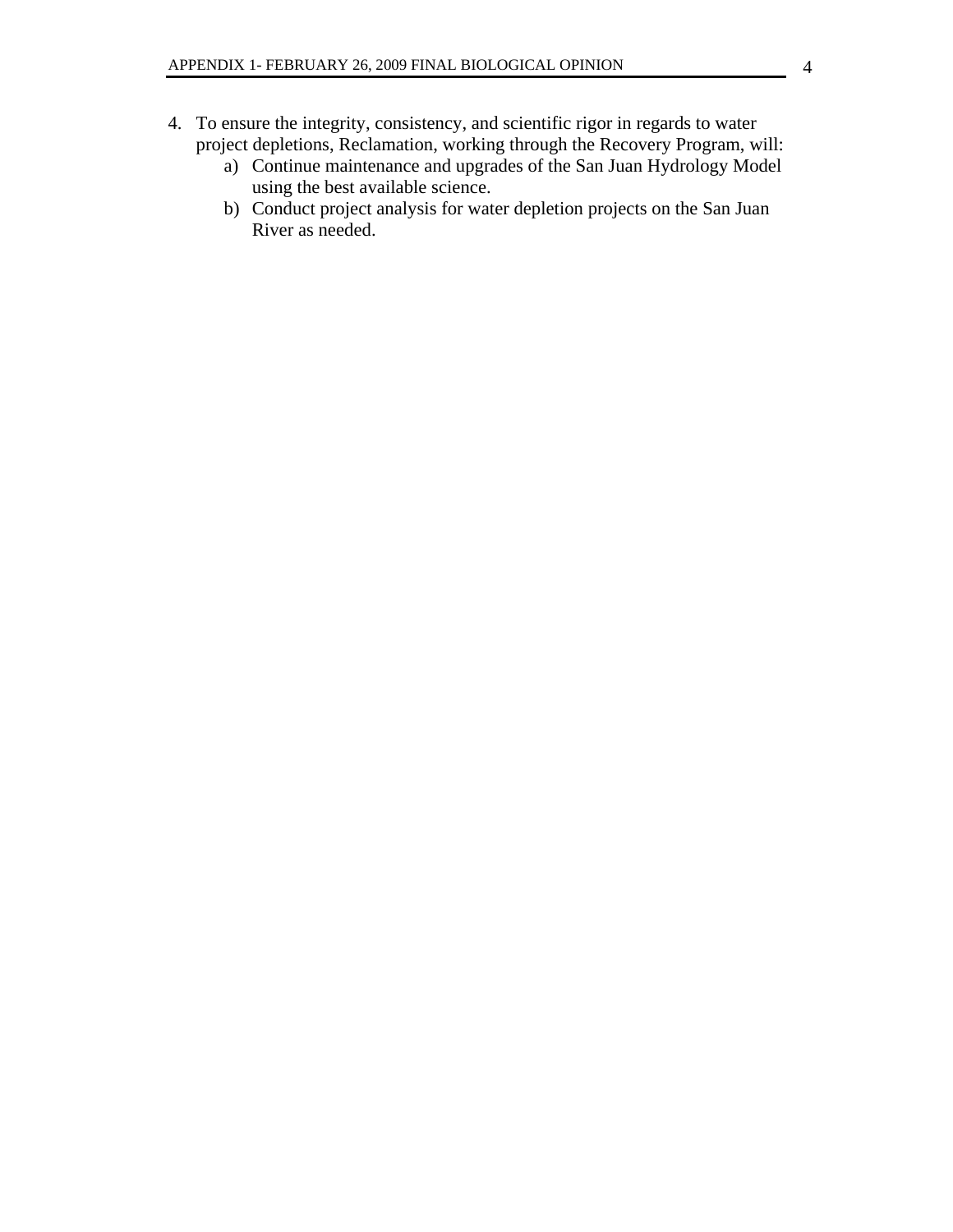# **APPENDIX 2 Selected Tables from the Navajo-Gallup Water Supply Project PR/FEIS**

| <b>Depletion category</b>                                    | <b>RiverWare</b><br>baseline<br>(acre-feet) | <b>Estimated</b><br>current<br>(acre-feet) | Presently <sup>2</sup><br>unused<br>(acre-feet) |  |  |
|--------------------------------------------------------------|---------------------------------------------|--------------------------------------------|-------------------------------------------------|--|--|
| <b>New Mexico depletions</b>                                 |                                             |                                            |                                                 |  |  |
| Navajo lands irrigation depletion                            |                                             |                                            |                                                 |  |  |
| <b>NIIP</b>                                                  | <sup>3</sup> 280,600                        | 160,330                                    | 120,270                                         |  |  |
| Hogback                                                      | 12,100                                      | 9,535                                      | 2,565                                           |  |  |
| Fruitland                                                    | 7,898                                       | 6,147                                      | 1,751                                           |  |  |
| Cudei <sup>4</sup>                                           | 900                                         | 715                                        | 185                                             |  |  |
| <b>Subtotal</b>                                              | 301,498                                     | 176,727                                    | 124,771                                         |  |  |
| Non-Navajo lands irrigation depletion                        |                                             |                                            |                                                 |  |  |
| Above Navajo Dam - private                                   | 738                                         | 575                                        | 163                                             |  |  |
| Above Navajo Dam - Jicarilla                                 | 52,190                                      | 350                                        | 1,840                                           |  |  |
| Animas River                                                 | 36,711                                      | 24,878                                     | 11,833                                          |  |  |
| La Plata River                                               | 9,808                                       | 8,470                                      | 1,338                                           |  |  |
| Upper San Juan                                               | 9,137                                       | 6,680                                      | 2,457                                           |  |  |
| Hammond Area                                                 | 10,268                                      | 7,507                                      | 2,761                                           |  |  |
| <b>Farmers Mutual Ditch</b>                                  | 9,532                                       | 7,457                                      | 2,075                                           |  |  |
| Jewett Valley                                                | 3,088                                       | 2,379                                      | 709                                             |  |  |
| Westwater                                                    | 110                                         | 110                                        | 0                                               |  |  |
| <b>Subtotal</b>                                              | 81,582                                      | 58,406                                     | 23,176                                          |  |  |
| <b>Total New Mexico irrigation depletion</b>                 | 383,080                                     | 235,133                                    | 147,949                                         |  |  |
| <b>Non-irrigation depletions</b>                             |                                             |                                            |                                                 |  |  |
| Navajo Reservoir evaporation                                 | 27,350                                      | 29,235                                     | $-1,885$                                        |  |  |
| Utah International <sup>6</sup>                              | 39,000                                      | 31,388                                     | 7,612                                           |  |  |
| San Juan Powerplant                                          | 16,200                                      | 16,200                                     | 0                                               |  |  |
| Industrial diversions near Bloomfield                        | 2,500                                       | 2,500                                      | 0                                               |  |  |
| Municipal and industrial uses                                | 8,453                                       | 7,443                                      | 1,010                                           |  |  |
| Scattered rural domestic uses                                | 71,400                                      | 1,400                                      | 0                                               |  |  |
| Scattered stock ponds and livestock uses                     | 2,200                                       | 2,200                                      | 0                                               |  |  |
| Fish and wildlife                                            | 1,400                                       | 1,400                                      | 0                                               |  |  |
| <b>Total New Mexico non-irrigation depletion</b>             | 98,503                                      | 91,766                                     | 6,735                                           |  |  |
| San Juan-Chama Project exportation                           | 107,514                                     | 107,514                                    | 0                                               |  |  |
| Unspecified minor depletions                                 | 84,500                                      | 2,500                                      | 2,000                                           |  |  |
| Jicarilla Apache Nation Navajo River Water Supply<br>Project | $^{9}6,570$                                 | 0                                          | 6,570                                           |  |  |
| <b>Total New Mexico depletions (excluding ALP)</b>           | 600,168                                     | 436,914                                    | 163,254                                         |  |  |

Table V-3-Baseline and current depletion summary in the Basin<sup>1</sup>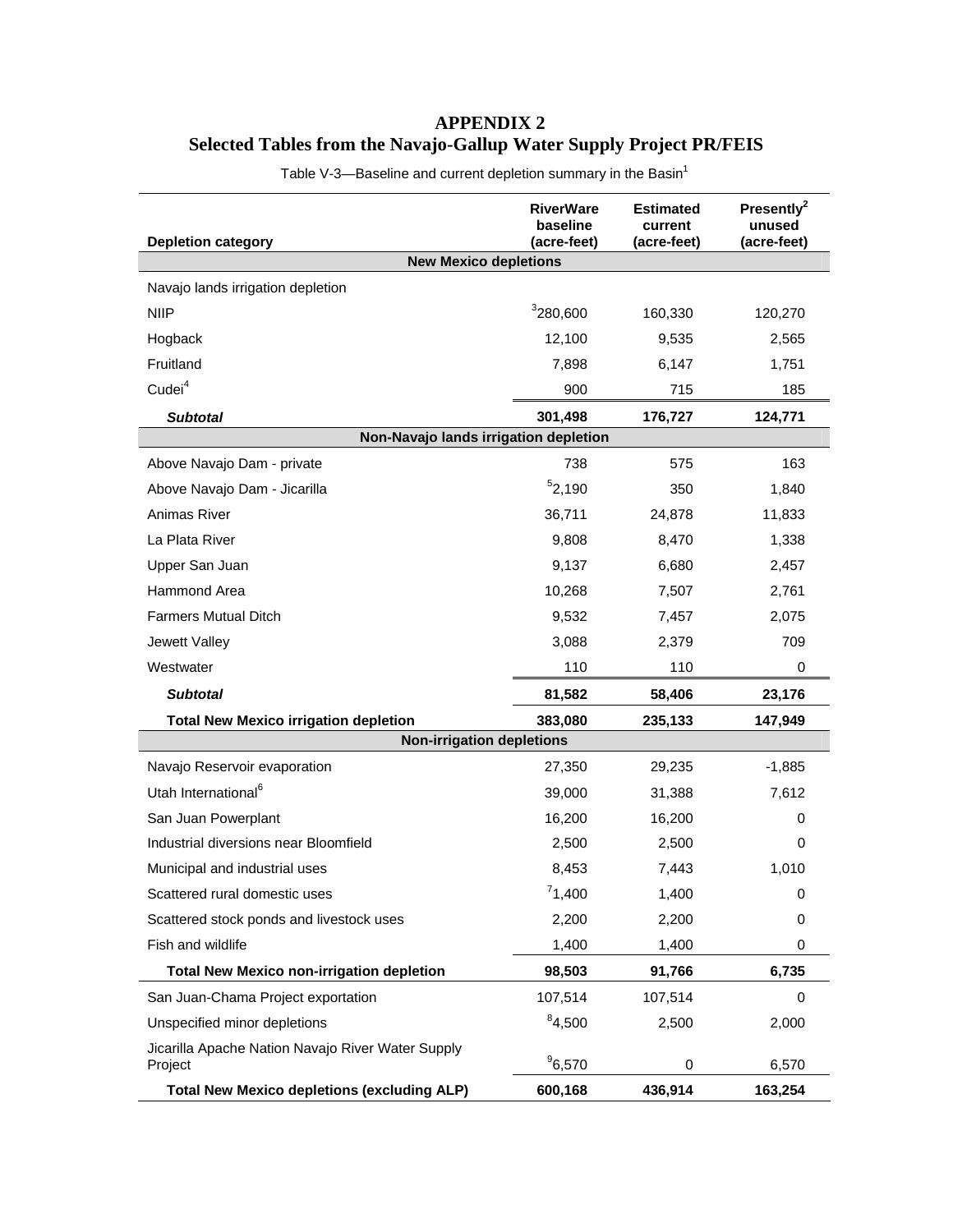| <b>Depletion category</b>                        | <b>RiverWare</b><br>baseline<br>(acre-feet) | <b>Estimated</b><br>current<br>(acre-feet) | Presently <sup>2</sup><br>unused<br>(acre-feet) |  |
|--------------------------------------------------|---------------------------------------------|--------------------------------------------|-------------------------------------------------|--|
| Colorado depletions - upstream of Navajo         |                                             |                                            |                                                 |  |
| Upper San Juan                                   | 10,858                                      | 9,270                                      | 1,588                                           |  |
| Navajo-Blanco                                    | 7,865                                       | 6,972                                      | 893                                             |  |
| Piedra                                           | 8,098                                       | 6,892                                      | 1,206                                           |  |
| <b>Pine River</b>                                | 71,671                                      | 69,775                                     | 1,886                                           |  |
| <b>Subtotal</b>                                  | 98,492                                      | 92,909                                     | 5,583                                           |  |
| Colorado depletions - downstream of Navajo       |                                             |                                            |                                                 |  |
| Florida                                          | 28,607                                      | 27,749                                     | 858                                             |  |
| Animas                                           | 25,119                                      | 24,099                                     | 1,020                                           |  |
| La Plata                                         | 13,245                                      | 13,049                                     | 196                                             |  |
| Long Hollow                                      | 1,339                                       | 0                                          | 1,339                                           |  |
| Mancos                                           | 19,532                                      | 15,516                                     | 4,016                                           |  |
| <b>Subtotal</b>                                  | 87,842                                      | 80,413                                     | 7,429                                           |  |
| <b>Total Colorado depletions (excluding ALP)</b> | 186,334                                     | 173,322                                    | 13,012                                          |  |
| <b>Total Colorado and New Mexico combined</b>    |                                             |                                            |                                                 |  |
| depletions<br><b>ALP</b>                         | 786,502<br>$10$ <sub>57,133</sub>           | 610,236<br>1,620                           | 176,266<br>55,513                               |  |
| <b>Subtotal</b>                                  | 843,635                                     | 611,856                                    | 231,779                                         |  |
| McElmo Basin imports                             | $-11,769$                                   | $-11,769$                                  | 0                                               |  |
| Utah depletions                                  | 119,140                                     | 9,140                                      | 0                                               |  |
| Arizona depletions                               | 710,010                                     | 10,010                                     | 0                                               |  |
| Net New Mexico, Colorado, Utah, and Arizona      |                                             |                                            |                                                 |  |
| depletions                                       | 851,016                                     | 619,237                                    | 231,779                                         |  |
| <b>New Mexico off-river depletions</b>           |                                             |                                            |                                                 |  |
| Chaco River                                      | 72,832                                      | 2,832                                      | $\Omega$                                        |  |
| <b>Whiskey Creek</b>                             | 7523                                        | 523                                        | 0                                               |  |
| <b>GRAND TOTAL</b>                               | 854,371                                     | 622,592                                    | 231,779                                         |  |

Table V-3—Baseline and current depletion summary in the Basin<sup>1</sup> (continued)

<sup>1</sup> Baseline depletion values are from the Generation 2 San Juan River Basin Hydrology Model operated by the SJRBRIP and may change with new versions of the model or new basin hydrology. They are provided here as a reference point and would naturally be adjusted to match changes approved by the SJRBRIP.

 2 "Presently Unused" is water allocated to a specific project that is not currently developed but that is included in the baseline. Transfers of water rights within New Mexico under water subcontracts or leases are subject to State Engineer approval.

<sup>3</sup> Includes 10,600 acre-feet of annual groundwater storage. At equilibrium this drops to 270,000 acre-feet, based on irrigation of the full 110,630 acres every year. The proposed schedule of anticipated depletions prepared by the NMISC to reflect the Navajo Settlement Agreement includes an equilibrium depletion for NIIP of 256,500 acre-feet based on an average fallow acreage of 5 percent. While including fallow land in the depletion calculation is reasonable, the larger number is used here to be consistent with the NIIP section 7 consultation and the full capacity of the project.

The Cudei diversion from the San Juan River has been removed and the Cudei area now receives water from the Hogback Project diversion.<br><sup>5</sup> The Jicarilla A

 The Jicarilla Apache Nation recognizes this historic depletion as 2,195 acre-feet, but it was modeled as 2,190 acre-feet on average.

 <sup>6</sup> The Utah International diversion/depletion is currently owned by BPH-Navajo Coal Company

<sup>7</sup> Indicates offstream depletion accounted for in calculated natural gains.

 <sup>8</sup> 1,500 acre-feet of depletion from minor depletions approved of SJRBRIP in 1992. 3,000 acre-feet from 1999 intra-service consultation, a portion of which may be in Colorado.

 <sup>9</sup> Biological opinion lists this depletion as 6,654 acre-feet, but model configuration shows 6,570. Model configuration used. <sup>10</sup> Actual approved depletion is 57,100 acre-feet. Small changes in reservoir evaporation between runs results in small variation from actual project depletion. Exact match would require multiple iterations because of model limitations. The breakdown of the total project depletions between the States of Colorado and New Mexico is preliminary and approximate pending a final allocation of

Nighthorse Reservoir evaporation to the States.<br><sup>11</sup> 1,705 San Juan River depletion; 7,435 off-stream depletion.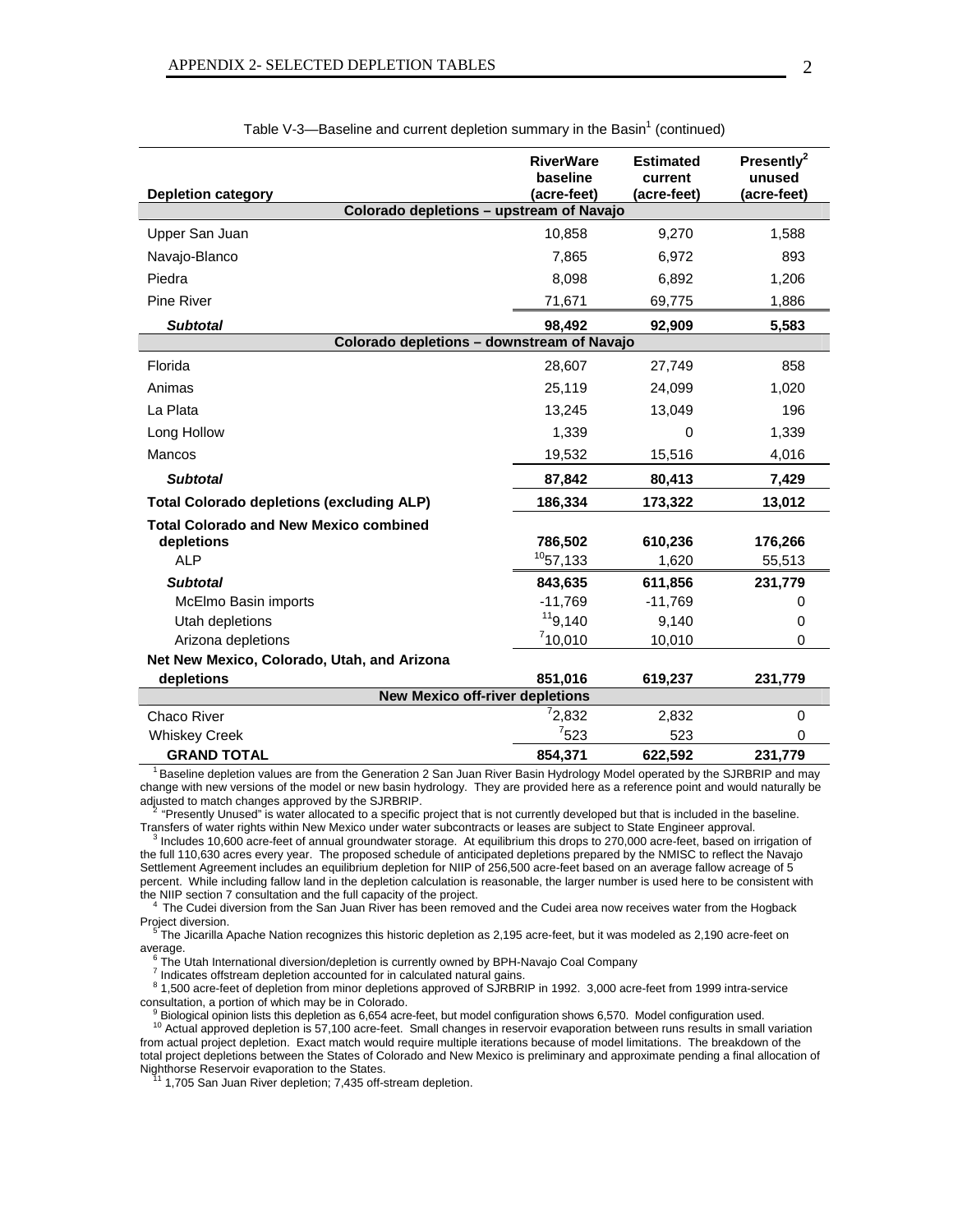|                                                                                           | <b>Diversion</b> | <b>Depletion</b> | Included in<br>environmental<br>baseline <sup>1</sup> for<br>recent<br><b>ESA</b> |  |  |
|-------------------------------------------------------------------------------------------|------------------|------------------|-----------------------------------------------------------------------------------|--|--|
| <b>Description</b>                                                                        | (AFY)            | (AFY)            | consultations                                                                     |  |  |
| Existing uses - Navajo Nation <sup>2</sup>                                                |                  |                  |                                                                                   |  |  |
| NIIP (Blocks $1-8$ ) <sup>3</sup>                                                         |                  | 160,330          | Yes                                                                               |  |  |
| Hogback Project                                                                           |                  | 12,100           | Yes                                                                               |  |  |
| Cudei Irrigation Project <sup>4</sup>                                                     |                  | 900              | Yes                                                                               |  |  |
| Fruitland                                                                                 |                  | 7,898            | Yes                                                                               |  |  |
| Existing uses - Navajo Nation (New Mexico State water rights)                             |                  |                  |                                                                                   |  |  |
| Shiprock Helium Plant (permit 2472) <sup>5</sup>                                          |                  | 1,400            | Yes                                                                               |  |  |
| Kerr McGee (uranium processing) (permit 2875) <sup>5</sup>                                |                  | 700              | Yes                                                                               |  |  |
| Kerr McGee (permit 2807) <sup>5</sup>                                                     |                  | 500              | Yes                                                                               |  |  |
| Navajo Methodist School (Navajo Academy)                                                  |                  | 139.5            | Yes                                                                               |  |  |
| <b>Existing uses - Jicarilla Apache Nation</b>                                            |                  |                  |                                                                                   |  |  |
| Decreed for historic and existing uses, 1880 priority date                                | 5,683            | 2,195            | Yes                                                                               |  |  |
| Small third-party water service contracts                                                 | 770              | 6770             | Yes                                                                               |  |  |
| PNM third-party water service contract (pursuant to the 1992<br>Jicarilla Settlement Act) | 16,200           | 16,200           | Yes                                                                               |  |  |
| Evaporation - stock ponds and reservoirs                                                  |                  | 2,187            | Yes                                                                               |  |  |
| <b>Existing uses - Ute Mountain Ute Tribe</b>                                             |                  |                  |                                                                                   |  |  |
| <b>Dolores Project</b>                                                                    | 25,100           |                  | $N/A^7$                                                                           |  |  |
| <b>Existing uses - Southern Ute Indian Tribe</b>                                          |                  |                  |                                                                                   |  |  |
| Water allocated to the Tribe from the Florida Project                                     | 2,000            |                  | Yes                                                                               |  |  |
| Pine River 181.7 cfs and 1/6 interest in Vallecito Reservoir                              |                  |                  | Yes                                                                               |  |  |
| San Juan River, 5.64 cfs direct diversion rights, 1868 priority<br>date                   | 1,014            |                  | Yes                                                                               |  |  |
| Piedra River, 2.0 cfs direct diversion, 1868 priority date                                | 600              |                  | Yes                                                                               |  |  |

Table V-5.—Summary of major existing and future Tribal uses of Basin water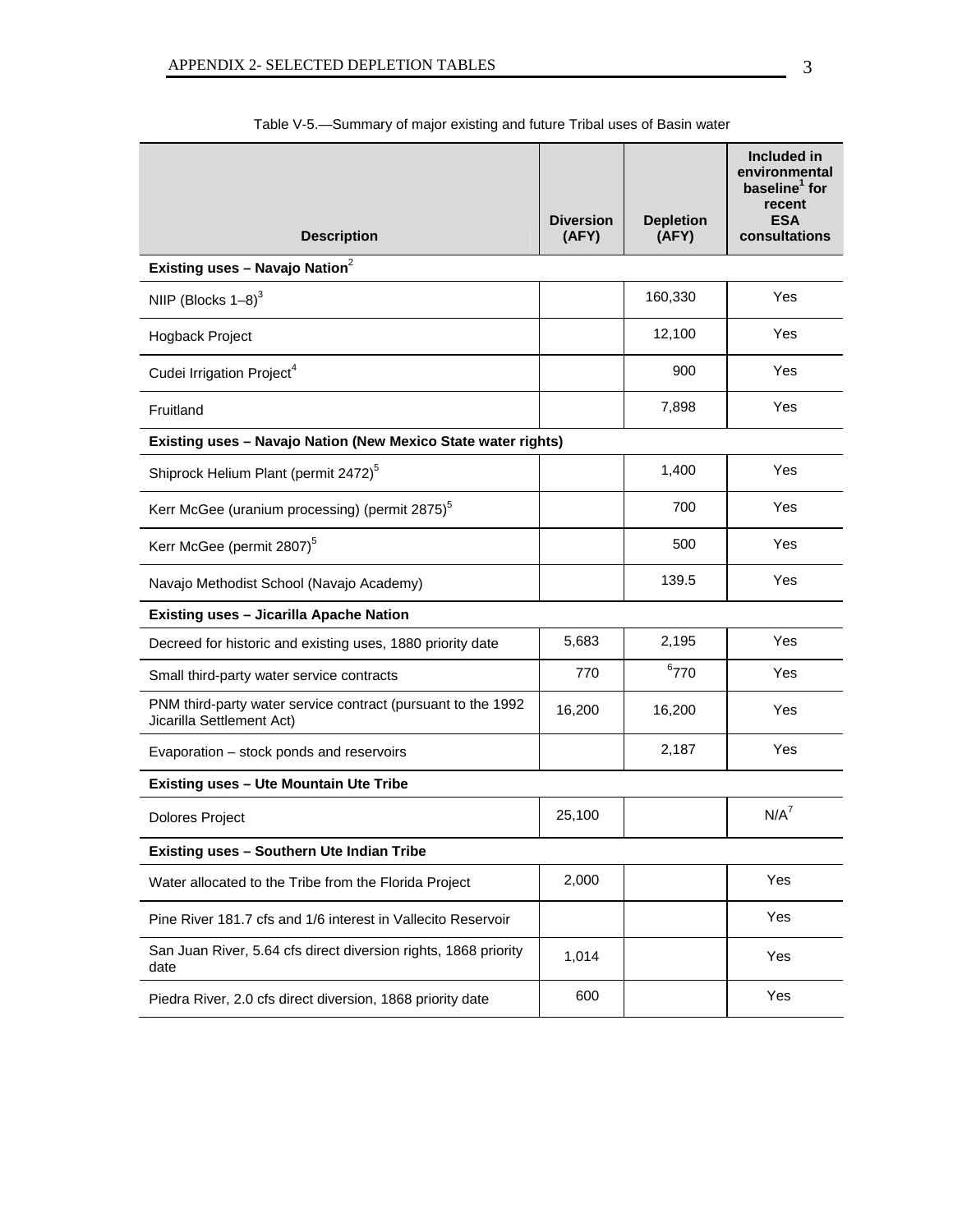|                                                                                                           | <b>Diversion</b> | Depletion | Included in<br>environmental<br>baseline <sup>1</sup> for<br>recent<br><b>ESA</b> |
|-----------------------------------------------------------------------------------------------------------|------------------|-----------|-----------------------------------------------------------------------------------|
| Description                                                                                               | (AFY)            | (AFY)     | Consultations                                                                     |
| Future Uses - Navajo Nation <sup>1</sup>                                                                  |                  |           |                                                                                   |
| Navajo Nation Municipal Pipeline (ALP Project)                                                            | 4,680            | 2,340     | Yes                                                                               |
| NIIP (Blocks 9-11)                                                                                        |                  | 120,270   | Yes                                                                               |
| Navajo-Gallup Water Supply Project (includes 7,500 AFY for<br>the city of Gallup)                         | 37,764           | 227,193   | No                                                                                |
| Hogback Project restoration                                                                               |                  | 16,420    | <b>No</b>                                                                         |
| Future Uses - Jicarilla Apache Nation                                                                     |                  | 1,875     | No                                                                                |
| Jicarilla Settlement Act of 1992<br>(from San Juan-Chama Project)                                         | 6,500            | 6,500     | Yes                                                                               |
| Jicarilla Apache Nation Navajo River Water Supply Project<br>(Navajo Gallup)                              | 812,000          | 6,654     | Yes                                                                               |
| Jicarilla Settlement Act of 1992<br>(Remaining from Navajo Reservoir or Navajo River) (Navajo<br>Gallup)  | 84,530           | 1,876     | No                                                                                |
| Future Uses - Ute Mountain Ute Tribe (see table I-1,<br>ALP FSEIS for details on Colorado Ute Settlement) |                  |           |                                                                                   |
| <b>ALP Project</b>                                                                                        |                  | 16,525    | Yes                                                                               |
| San Juan River, 10 cfs direct diversion rights, 1868 priority<br>date                                     | 1,600            |           | No                                                                                |
| Mancos River direct diversion rights for 7,200 acres, priority<br>date subordinated to 1985               | 21,000           |           | No                                                                                |
| Navajo Wash, 15 cfs direct diversion rights, priority date<br>subordinated to 1985                        | 4,800            |           | No                                                                                |
| Tributary groundwater, domestic and livestock wells                                                       |                  | 1,850     | No                                                                                |

Table V-5.—Summary of major existing and future Tribal uses of Basin water (continued)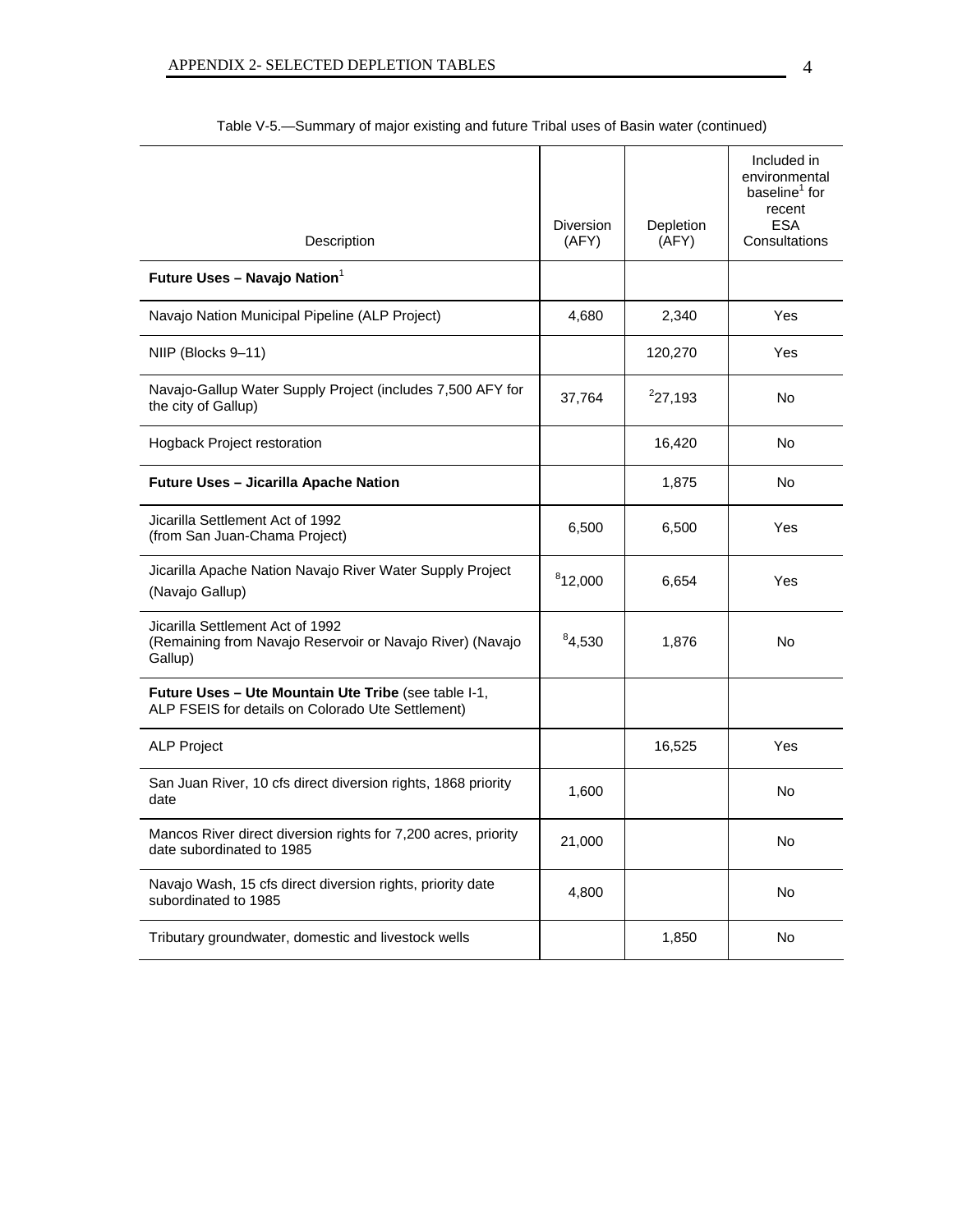| <b>Description</b> | <b>Diversion</b><br>(AFY) | <b>Depletion</b><br>(AFY) | Included in<br>environmental<br>baseline <sup>1</sup> for<br>recent<br><b>ESA</b><br>consultations |
|--------------------|---------------------------|---------------------------|----------------------------------------------------------------------------------------------------|
|--------------------|---------------------------|---------------------------|----------------------------------------------------------------------------------------------------|

 $\mathcal{L}$ 

#### Table V-5.—Summary of major existing and future Tribal uses of Basin water (continued)

#### **Future uses – Southern Ute Indian Tribe**

(see table I-1, ALP FSEIS, p. 1-6 for details on Colorado Ute Settlement)

| <b>ALP Project</b>                                                                                                             |          | 16,525 | Yes              |
|--------------------------------------------------------------------------------------------------------------------------------|----------|--------|------------------|
| Florida River, direct diversion rights, priority date<br>subordinated to 1976                                                  | 1,090    |        | No.              |
| Florida River, Project water                                                                                                   | 563      |        | Yes              |
| Stollsteimer Creek, 1,850 AFY Pargin Reservoir storage,<br>5.5 cfs with 1868 priority and refill right with 1986 priority date | $1,850+$ |        | Yes <sup>9</sup> |
| Piedra River, 8.9 cfs direct diversion, 1868 priority date                                                                     | 1,595    |        | No               |
| Devil Creek, direct flow right, 1868 priority date subordinated<br>to 1976                                                     | 183      |        | No.              |
| San Juan River, direct diversion rights, 1868 priority date                                                                    | 516      |        | No               |
| Round Meadow Creek, direct diversion rights, 1868 priority<br>date                                                             | 975      |        | No               |
| Cat Creek, direct diversion, 1868 priority date                                                                                | 1,372    |        | No.              |
| Tributary groundwater, domestic and livestock wells                                                                            | 2,000    |        | No               |

Note: Blank spaces indicate information not readily available.

 $\overline{1}$  The Service's biological opinions contain a baseline of depletions that are considered in recent ESA consultations. This table is not the same as the depletion table derived for this planning report and final environmental impact statement (table V-3).

 $\frac{1}{2}$  The Navajo Nation has existing unquantified uses in the Basin that are not listed in the table, including municipal water uses, irrigation on San Juan River tributaries, livestock uses, evaporation from reservoirs, and stock ponds, etc. These uses are included in the baseline table (table V-3).

<sup>3</sup> Includes 16,420 AFY from Hogback and Hogback extension.

Includes 16,420 AFT from the San Juan River has been removed and the Cudei area now receives water from the Hogback Project diversion

 5 Once the San Juan River Basin in New Mexico Navajo Nation Water Rights Settlement Agreement has been executed, and upon completion of the Joint Hydrographic Report and subsequent applicable paragraphs in the Supplemental Partial Final Judgment and Decree, the permits and licenses for the diversion and use of water pursuant to New Mexico State Engineer File Nos. 2472, 2807 and 2875 for uses of water at the Shiprock Helium Plant and Shiprock Mill shall be cancelled,

and no water rights shall be adjudicated for said permits and licenses.<br><sup>6</sup> This 770 acre-foot depletion is allowed under the 3,000 acre-foot minor depletion account allowed for through ESA (section 7) consultation under the SJRBRIP.

 $\frac{1}{2}$ This 25,100 acre-feet is imported from the Dolores River Basin and consumed in the Basin.

<sup>8</sup> The proposed diversion is a variable amount up to 12,000 AFY. The maximum new diversion will depend on the available water in that year. The Nation, as a member of the Hydrology Committee, will introduce for the Hydrology Committee's consideration, a method to calculate available water. The sum of this diversion and the remaining water Jicarilla Settlement Act water supply will not exceed 16,530 AFY.

<sup>9</sup> 530.6 acre-feet of the storage right and the 2 cfs and the 3.5 cfs are included in the environmental baseline for recent ESA consultations.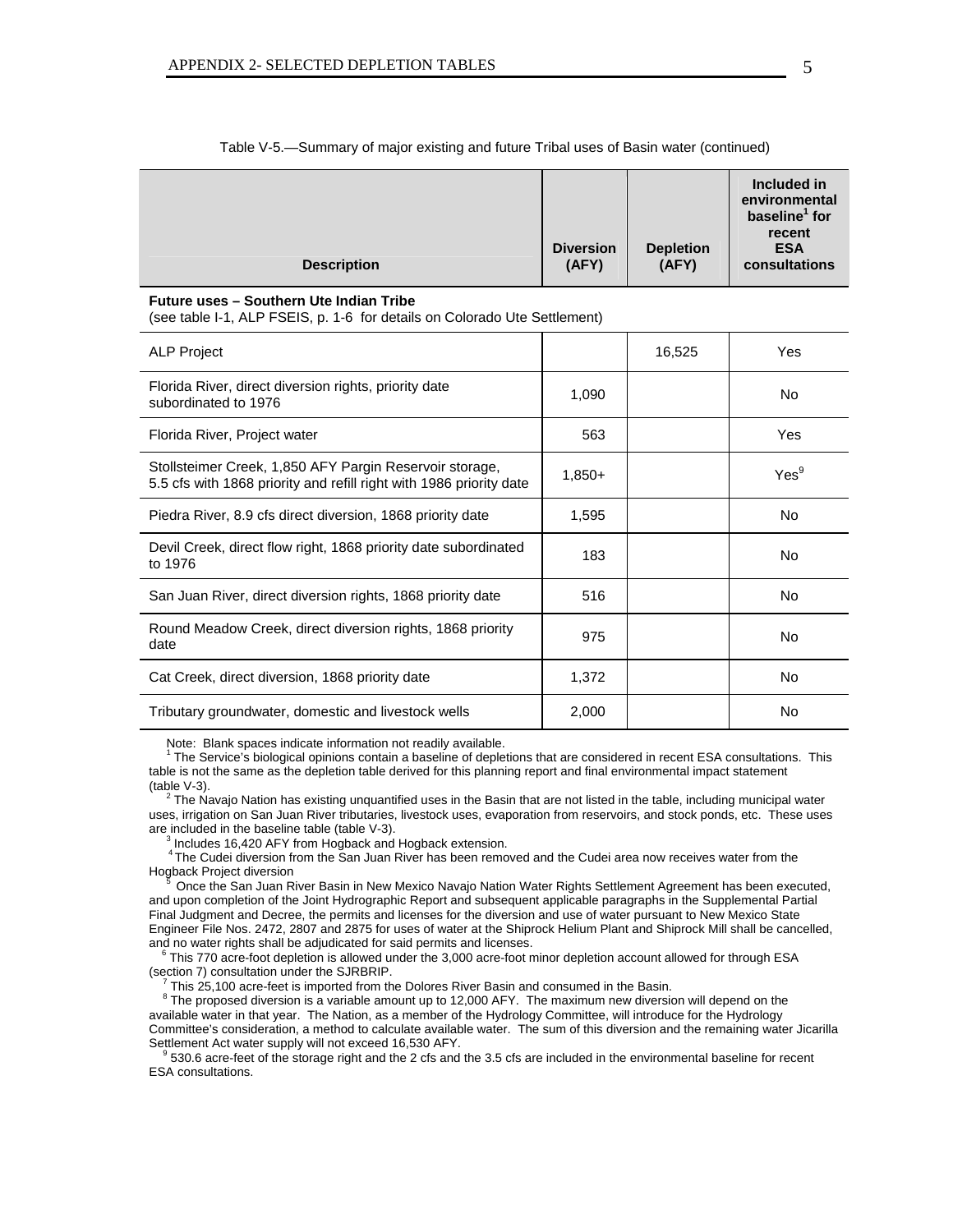| Water provider                                                           | Change in use<br>of baseline<br>depletion<br>(changed used)<br>(acre-feet) | New depletions<br>(approved in excess<br>of baseline)<br>(acre-feet) | Met within total<br>threshold depletion<br>for Navajo Depletion<br>Guarantee<br>(acre-feet) | Total<br>(acre-feet) |  |
|--------------------------------------------------------------------------|----------------------------------------------------------------------------|----------------------------------------------------------------------|---------------------------------------------------------------------------------------------|----------------------|--|
| Scenario 1 – City of Gallup subcontract with the Jicarilla Apache Nation |                                                                            |                                                                      |                                                                                             |                      |  |
| Jicarilla Apache<br><b>Nation</b>                                        | 16,740                                                                     | 21,960                                                               | 0                                                                                           | 8,700                |  |
| Navajo Nation                                                            | 0                                                                          | 6,411                                                                | 20,782                                                                                      | 27,193               |  |
| Proposed Project<br>total                                                | 6,740                                                                      | 8,371                                                                | 20,782                                                                                      | 35,893               |  |
| Total reduced for<br>3,100 acre-feet<br>NIIP returns                     |                                                                            | 35,271                                                               |                                                                                             |                      |  |
| Scenario 2 - City of Gallup subcontract with the Navajo Nation           |                                                                            |                                                                      |                                                                                             |                      |  |

| Table VI-1.-Summary depletions for full proposed project development |
|----------------------------------------------------------------------|
|----------------------------------------------------------------------|

| Scenario 2 – City of Gallup subcontract with the Navajo Nation |        |        |        |        |  |
|----------------------------------------------------------------|--------|--------|--------|--------|--|
| Jicarilla Apache<br>Nation                                     | 41,200 | 0      | 0      | 1,200  |  |
| Navajo Nation                                                  | 5,540  | 8,371  | 20,782 | 34,693 |  |
| Proposed Project<br>total                                      | 6,740  | 8,371  | 20,782 | 35,893 |  |
| Total reduced for<br>3,100 acre-feet<br>NIIP returns           |        | 35,271 |        |        |  |

<sup>1</sup> Includes forbearance by the Jicarilla Apache Nation of 6,750 AFY of consumptive use on the Jicarilla Apache Nation Navajo River Water Supply Project (JANNRWSP) and 170 acre-feet of consumptive use under Jicarilla water rights for historic uses.

<sup>2</sup> The Final Biological Opinion for the Navajo-Gallup Water Supply Project does not establish any right in the Jicarilla Apache Nation to retain approval for 1,960 AFY of new depletions in excess of the baseline depletions listed in table V-3 should this amount of Jicarilla water rights, over and above the change in use of 6,750 acre-feet of baseline depletion, not be required for the proposed Project due to the City of Gallup subcontracting with the Navajo Nation, as shown in scenario 2.

<sup>3</sup> By the time the Navajo Nation's water demands under the proposed Project reach the full 27,193 acrefeet of depletion, the return flows from the NIIP to the San Juan River are anticipated to have increased by approximately 3,100 AFY, on average, over and above the current rate of return flow from the NIIP. This increase in return flows from the NIIP offsets an equivalent amount of new depletion by the proposed Project and reduces the net new depletion from the river in the proposed Project's biological opinion from 8,371 AFY to 5,271 AFY.

 <sup>4</sup> Includes a forbearance by the Jicarilla Apache Nation of 1,200 AFY of consumptive use on the JANNRWSP.

<sup>5</sup> Includes forbearance by the Navajo Nation of 5,540 AFY of consumptive use on the NIIP or other Navajo projects for which depletions are in the baseline.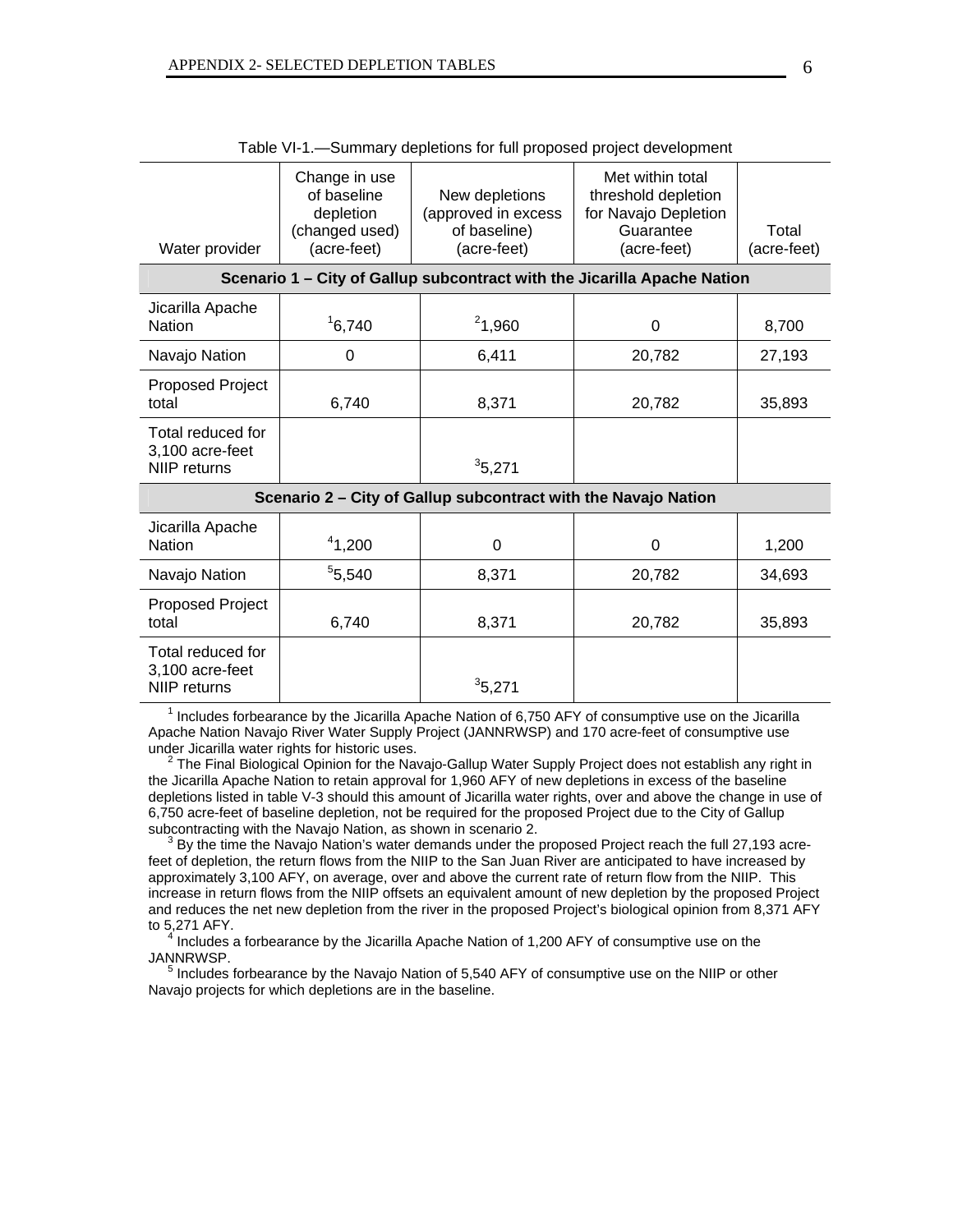# **APPENDIX 3 ENVIRONMENTAL COMMITMENTS**

# **Record of Decision Navajo-Gallup Water Supply Project**

This appendix summarizes the environmental commitments that have been made by Reclamation during the development of the Preferred (SJRPNM) Alternative. Reclamation will have responsibility for implementing measures that will avoid or reduce potential environmental impacts of the Navajo-Gallup Water Supply Project.

Commitments for pre-construction activities will generally be completed by Reclamation or by contractors during the final design process and prior to construction activities. Wildlife, wetland, cultural resources and other mitigation will be completed by Reclamation as described in the following paragraphs. Some commitments, such as monitoring or additional studies, would continue beyond completion of construction of Project facilities.

# **General Commitments**

1. Reclamation will prepare and implement an Environmental Commitment Plan for the Project to document and track the completion of the environmental commitments.

# **Water Uses and Resources Commitments**

- 1. Until depletions in the San Juan River Basin reach the baseline depletion (Table V-3 in Volume I of Navajo-Gallup Water Supply PR/FEIS, Appendix 2 of this ROD) plus 5,270 afy added to the baseline for this Project, no specific, detailed accounting of depletions will be required.
- 2. If the depletion threshold of 752,127 afy of depletions is reached in the future, the Navajo Nation will reduce its total depletions in the Basin so that its consumptive uses under the Project do not cause the total depletions in the Basin to exceed the threshold depletions. The Navajo Nation could accomplish the required reductions in use by changes in the operation of any of the Navajo Nation's projects that deplete water from the San Juan River. The maximum Navajo Depletion Guarantee requirement in any year is a reduction in Navajo Nation depletions of 20,782 acre-feet.
- 3. Reclamation will identify the point at which ALP and NIIP annual depletions reach 290,000 afy.
- 4. If that target depletion is reached, Reclamation will initiate reporting of depletions for the categories listed in the hydrologic baseline for the Project (Table V-5 in the PR/FEIS) on a five-year cycle as part of the consumptive use and loss reporting procedure.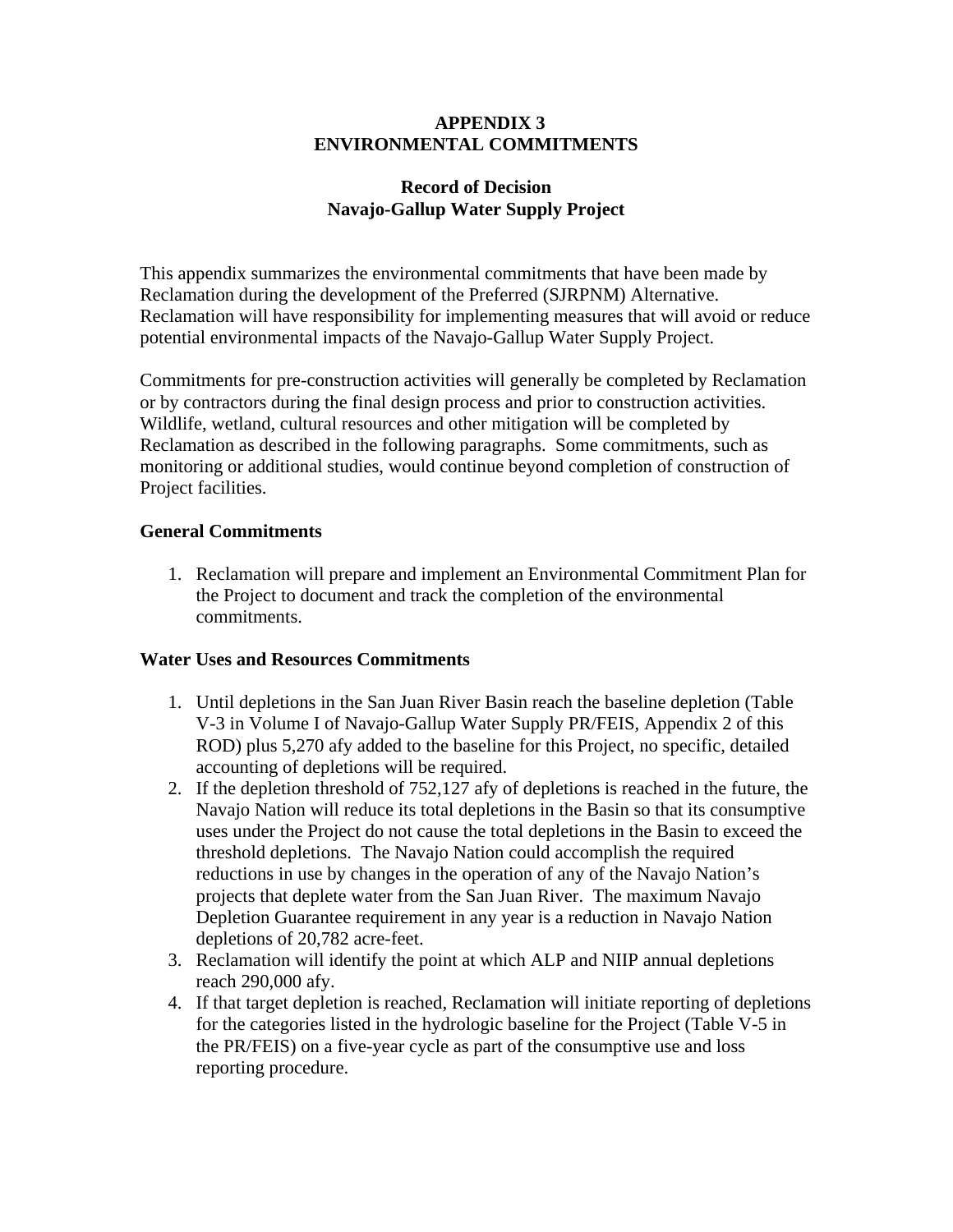- 5. As a result of monitoring, Reclamation will identify the point at which the sum of actual depletions reach the depletion threshold, Reclamation will limit deliveries to Navajo projects, as directed by the Navajo Nation, to levels required by implementation of the Navajo Depletion Guarantee.
- 6. The Navajo Nation will limit uses as specified in the Navajo Depletion Guarantee if the conditions stated above are reached and provide to the Recovery Program and Reclamation the projects it wishes limited to reduce depletions.

#### **Indian Trust Assets Commitments**

1. There is no mitigation measure proposed for Indian Trust Assets. However, one of the goals of the Recovery Program is to "…proceed with water development in the Basin in compliance with federal and state water law, interstate compacts, Supreme Court decrees, and federal trust responsibilities to the Southern Utes, Ute Mountain Utes, Jicarillas, and the Navajos".

#### **Water Quality Commitments**

1. Reclamation will develop and implement a program to reduce, minimize, or eliminate temporary, short-term increase in suspended sediment loading or other water quality constituents potentially caused by Project construction through the incorporation of permits, best management practices (BMPs), and sediment control structures.

#### **Vegetation Commitments**

- 1. Reclamation will ensure that Project construction contractors limit ground disturbance to the smallest feasible areas and that they implement BMPs along with planting or reseeding of areas disturbed by the Project using native plants to assist in the re-establishment of native vegetation.
- 2. Reclamation will use accepted erosion control measures during Project construction, supplement grass seeding with native shrub seed in upland areas where shrub cover is diminished due to pipeline disturbance, monitor planting to ensure establishment, and control noxious weeds in areas disturbed by the Project.
- 3. Reclamation will comply with Section 404 of the Clean Water Act and request and obtain authorizations for discharge of dredge and fill for the Project prior to construction.
- 4. Reclamation will develop and implement a plan to replace riparian and wetland habitat. The plan will include acre-per-acre replacement or enhancement of 3 acres for each acre lost. It is anticipated that compensatory mitigation will require the revegetation of 17 acres of non-native riparian (Russian olive and tamarisk), and 3.6 acres of wetlands temporarily removed during pipeline construction. Approximately 0.9 acres of non-native riparian and 1.1 acres of wetlands will be permanently removed for Project features.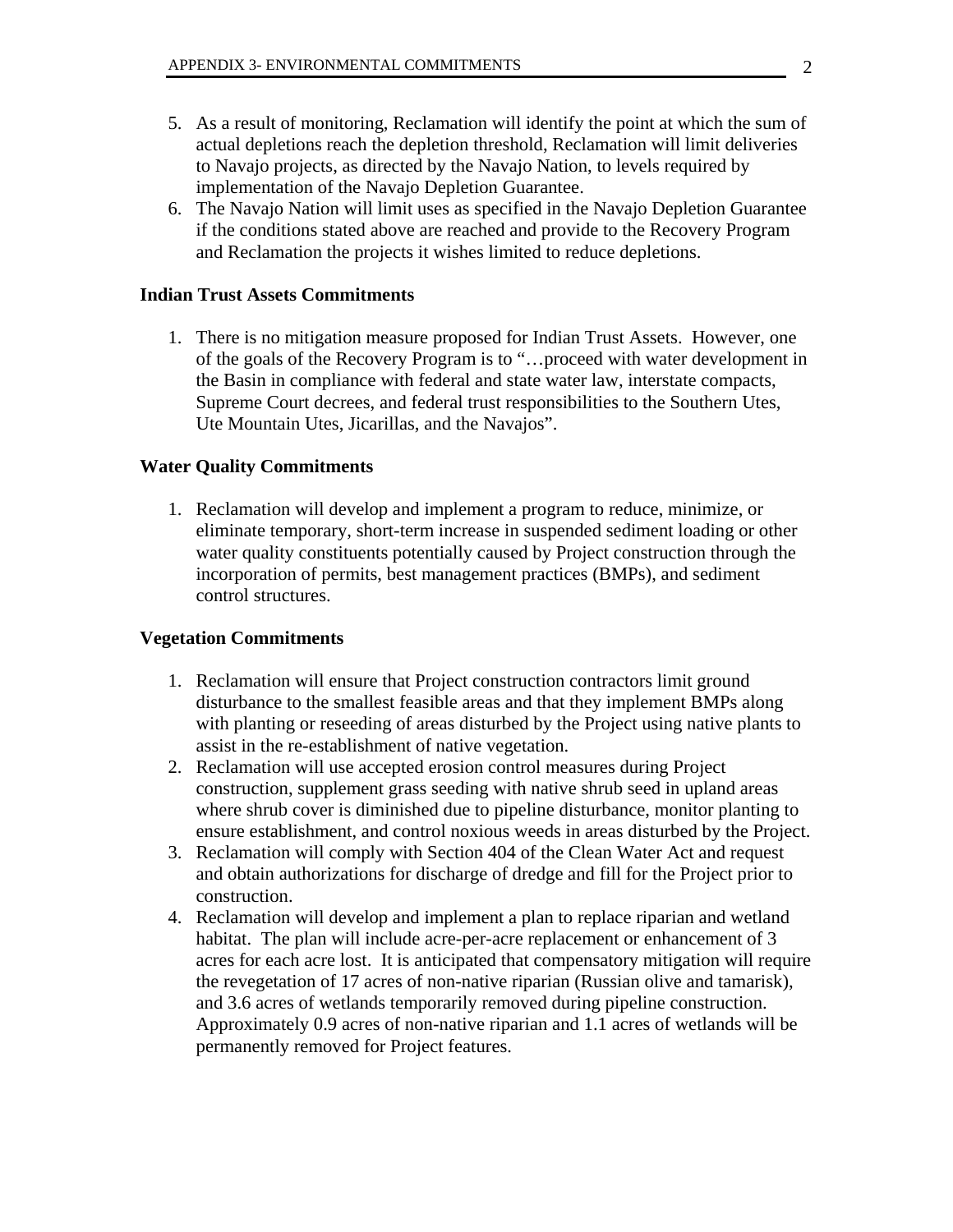# **Wildlife Commitments**

- 1. Reclamation will minimize disturbance to raptors by restricting major construction activities along the Nutria and Defiance Monoclines, Cutter Canyon, Blanco Canyon, and the corridor from Cutter to Largo Canyons during the nesting season (January 15 to August 15). If that is not possible, extensive nest searches will be made up to three-quarters of a mile from the proposed activities immediately prior to construction and active nests avoided.
- 2. Reclamation will conduct extensive nest searches within one-quarter mile of the proposed activities immediately prior to construction and avoid active nests if construction activities could not be scheduled outside the January 15 to July 15 timeframe.
- 3. Reclamation will incorporate raptor perch guards or raptor safe configurations on all new transmission structures.
- 4. Reclamation will avoid removal of riparian and wetland vegetation between March 15 and August 15 to avoid potential impacts to migratory bird nesting.
- 5. Reclamation will trench and bury pipeline concurrently to minimize trapping of small wildlife to the extent possible. Reclamation will construct escape ramps for trenches left open overnight.

# **Aquatic Resources Commitments**

- 1. The Navajo Depletion Guarantee will be implemented as previously described under Water Uses and Resources Commitments.
- 2. Reclamation will incorporate BMPs in construction contracts as previously described in the Water Quality Commitments.

# **Special Status Species Commitments**

- 1. Reclamation will conduct surveys for ferruginous hawk and bald eagle in Project construction areas one year in advance of construction for pipeline routes and construction sites not adjacent to highways, well-traveled roads, or areas of regular human activity.
- 2. Reclamation will implement appropriate protective measures to avoid or minimize nest disturbance if active nests are found.
- 3. Reclamation will conduct surveys for Southwestern willow flycatcher in riparian and wetland habitat prior to construction within one-quarter mile of disturbed areas and avoid construction activities during the nesting season (March 15 to August 15) if active nesting is found.
- 4. Reclamation will delineate and avoid beautiful gila plants where possible.
- 5. Reclamation will implement Conservation Measures and Reasonable and Prudent Measures (RPMs) as described in Appendix 1.

# **Recreation Commitments**

There are no environmental commitments for recreation resources.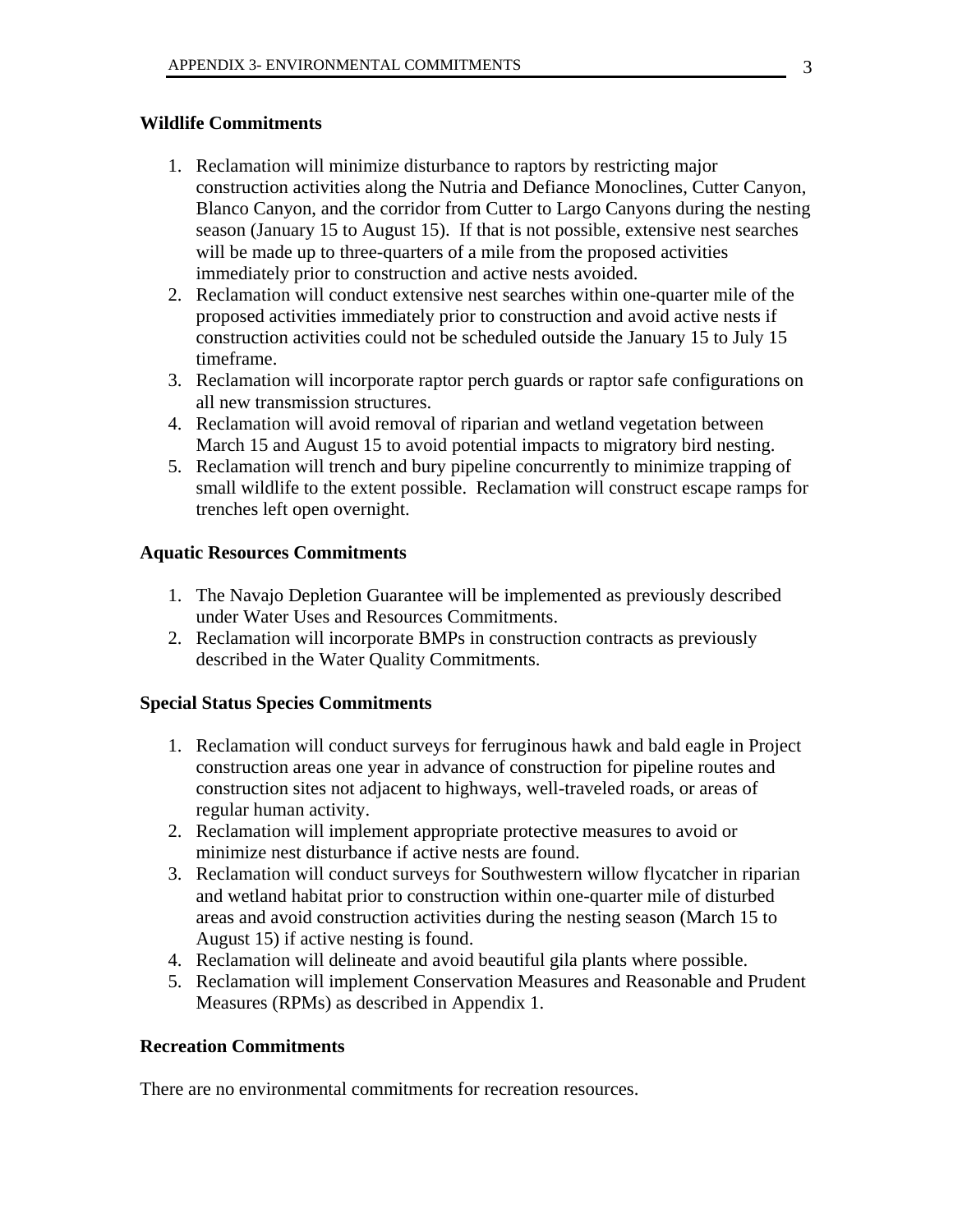# **Land Use Commitments**

- 1. Reclamation will ensure that revegetated areas are fenced to prevent grazing activities until disturbed areas become re-established.
- 2. Reclamation will work with the Navajo Nation to provide temporary relocation assistance to affected livestock owners along the pipeline corridor.
- 3. Reclamation will provide relocation assistance to affected residences displaced by construction of the San Juan water treatment facility.

# **Hazardous Materials Commitments**

1. Reclamation will contact pipeline and gas well companies prior to construction activities to identify and avoid existing and new hazards. Pipeline alignments will be adjusted, as needed to avoid impacts to other pipelines and wells.

# **Soil Commitments**

1. Reclamation will mandate that construction contractors use and implement measures contained in erosion control guidelines and BMPs to control soil erosion from Project construction areas.

# **Geology Commitments**

There are no environmental commitments for geological resources.

# **Paleontological Commitments**

- 1. During Project construction activities, Reclamation will monitor areas with exposed geological units or settings that indicate a high likelihood of yielding vertebrate fossils or noteworthy occurrences of invertebrate or plant fossils. In the event of discovery, Reclamation will evaluate the significance before construction activities in the affected area could continue.
- 2. Reclamation will manage, on a case-by-case basis, Project construction activities adjacent to the Lynbrook and Bentonnie Tsosie Fossil areas. Reclamation will conduct paleontological clearances prior to any surface-disturbing activities along the pipeline corridor in the Lynbrook and Betonnie Tsosie Fossil areas.

# **Air Quality and Noise Commitments**

- 1. Reclamation will require Project construction contractors to implement measures to control fugitive dust during construction.
- 2. There are no environmental commitments for noise abatement.